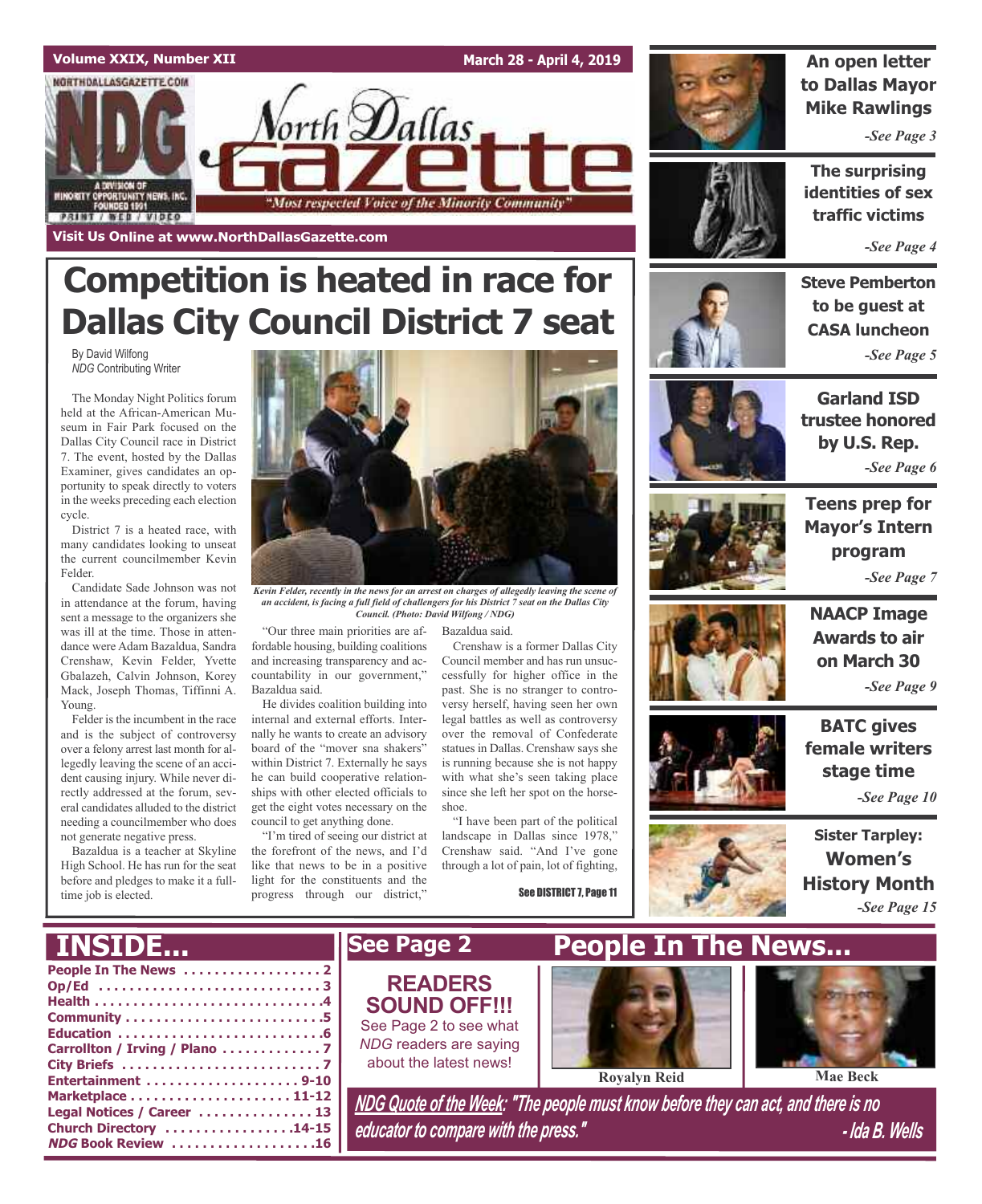## **People in the News www.NorthDallasGazette.com**

# **Royalyn Reid**

Co-founder and CEO of Consumer and Market Insights (CMI), Royalyn Reid is known for her entrepreneurial spirit and long history of business and philanthropic accomplishments. CMI is a certified, award winning People and Process Improvement Company with offices in Washington, DC and Dallas, Texas.

The company uses traditional methods of Marketing Research and Training and adds innovation that includes Human Experience Factors. This innovative process identifies needs and discovers paths that others

# **Mae Beck**

By Shirley Tarpley *NDG* Religion editor

A longtime Dallasite, Mae Beck was born in Tyler, Texas. Her family moved to Dallas when she was 7 years old. She grew up in Frazier Courts Projects in South East Dallas and graduated from Lincoln High School in 1962.

Mae attended one semester at Texas College in Tyler. She didn't have funds for the second semester, so she came back to Dallas and worked at Texas Instruments (TI) on the assembly line at night. Mae



don't see or know how to execute. This approach results in improving customer care, quality, service delivery, employee engagement.

Over the years, she has attracted a team of committed,

decided to enroll in Bishop College in September, 1963. She attended Bishop College during the day taking 12 - 15 credit hours per semester, and continued to work at TI at night. The best thing about passionate professionals whose skills have earned the trust and loyalty of notable clients in both the private and public sectors including Dallas/Fort Worth International Airport, Love Field Airport, North Texas Tollway Authority (NTTA), Dallas Area Rapid Transit (DART), Trinity Metro (formally Fort Worth Transportation Authority), the cities of Dallas, Fort Worth and Plano, Texas.

U.S. Department of Transportation (DOT), U.S. Department of Commerce (DOC), U.S. Smithsonian Institution (SI), U.S. Department of Housing and Urban Development (HUD), U.S.

working at TI was that she could change her work schedule from day to night per semester according to the

In 1968 she met Arthello Beck, Jr., on Bishop College campus at the end of her junior year; he was exhibiting his Black art. He never attended college as a student, but during the 1960's and later years, he was always asked to exhibit his Black art at colleges, schools, churches, clubs, businesses organizations and other wel-

classes offered.

coming venues.

During the early years of the Civil Rights Movement, images of Black paintings

Department of Defense (DOD), Dallas County Community College District (DCCCD), Tarrant County College (TCC), Dallas Independent School District, and FirstAmerican Corporation.

Beyond her work in CMI, Royalyn has been a recurring subject matter expert on Fox News Radio and Good Morning Texas. She has presented to various chambers of commerce, professional organizations and community groups throughout the country. She also served as a panelist for the United States Senate Committee on Small Business and Entrepreneurship.

Royalyn serves on the

were a rarity, so there was an interest in Arthello's art because he only painted Black people and their activities. Mae and Arthello dated for 8-months and married in March 1969.

Mae did not go back to Bishop College during her senior year in Business Administration, but decided to finish her last year of college sometime in the future. In 1986 Mae completed her last year of college at Dallas Baptist University with a Bachelor of Career Arts Degree.

Mae and Arthello had two children, Mashariki, born in 1971, and Hodari, born in

Women's'Business Council Southwest (WBCS) Board of Directors and Executive Committee and the Southern Methodist University (SMU) Cox School of Business Associate Board. She also served on the Board of Directors of the Women's Business Enterprise National Council (WBENC), Dallas/Fort Worth Minority Supplier Development Council (D/FW MSDC), American Cancer Society Texas Division, and American Cancer Society Dallas Metro.

Royalyn received the Dallas/Fort Worth International Airport Champions of Diversity Award in 2018. She

1975. Hodari passed away in 2000, four years before Arthello died. Mae has three granddaughters, and four great grand children.

After marrying Arthello, Mae resigned from TI and started working at Dallas Water Department on South Ervay Street in the billing department. This was the time when the city of Dallas was hiring Black people due to the Civil Rights Act. Mae wasthe second Black person to be hired in this department as a clerk. Mae supervisor didn't like sitting next to the two Black women and complained until she was promoted and moved to another

has received other awards over the years including the Small Business Administration (SBA) Women in Business Champion of the Year, SBA Minority Champion of Year, Dallas Business Journal Minority Leader of the Year, D/FW Minority Supplier Development Council Capacity Building, Women's Business Council Southwest Woman Business of the Year and Woman Business Advocate of the Year.

She also served on the advisory council for International Economic Empowerment of Women (IEEW)

## See REID, Page 16

department.

Mae worked for the Federal Government in the Health, Education and Welfare, Office of Child Development as a clerk typist until 1978 to attend Eastfield Junior College to get a certification to open a Child Care Facility. She opened Saner Avenue Children Center in May 1978, and operated the center for 17 years.

Business was profitable and busy so Mae retired in 1995 to help her husband full time in his gallery as manager. She says that Arthello's Gallery is the best job she has

#### See BECK, Page 12

#### **'Down for #TheCount brings women's voices to the stage** Standing ovation for my talented cousin Camika (Emotion Brown) Spencer! You did an amazing job directing Down for #TheCount at the Bishop Arts Theater! *-- Cyd Robertson* via Facebook **Irving City Council Elections Set for April 4** Hi Angela, This is Fatema Biviji from Irving. I just wanted to thank you for a great article on our local Irving races. It's great to have a paper like the *North Dallas Gazette* keep us informed without overwhelming us with too much information. work! Best regards, *-- Fatema* **Facebook Question: What is your reaction to what has been shared so far regarding the Mueller Report?** Highly selective parsing. PUBLISH. *-- Larry Brautigam* via Facebook That Trump will be reelected as president and it was very strategic of when the report was released...I think that the report comes out at the right time for Trump to began his campaign for re-election. *-- Manolito J. Norman* via Facebook **To share your opinion visit NorthDallasGazette.com Not Ce rtified by the Te x a s Boa rd of Lega l Spe c ia l i za tion** 2730 N. Stemmons Frwy, Suite 409 • Dallas, TX 75207 *817-277-0196 (Metro)* \$69\* DIVORCE Family Cases **• Divorce / Annulment • Child Support / Paternity • Custody Modification • Restraining Order • Protective Order • Name Change / Adoption • Domestic Violence** Criminal Defense **• DWI / Suspended License • WARRANTS Removed ¥ • 24 Hour Jail Release ¥ • Occupational license, felonies • Protective Order • Misdeamenor/Felonies ¥** Easy Payment Plans 758 Law Offices Of Vincent Ndu **NDG Readers Sound Off...**

## *2 | March 28 - April 4, 2019 | North Dallas Gazette*

Keep up the terrific

# ¥ If you qualify. \*Fees quoted above are minimum down payment needed to begin processing your case.

*For the 411 in the community, go to www.northdallasgazette.com*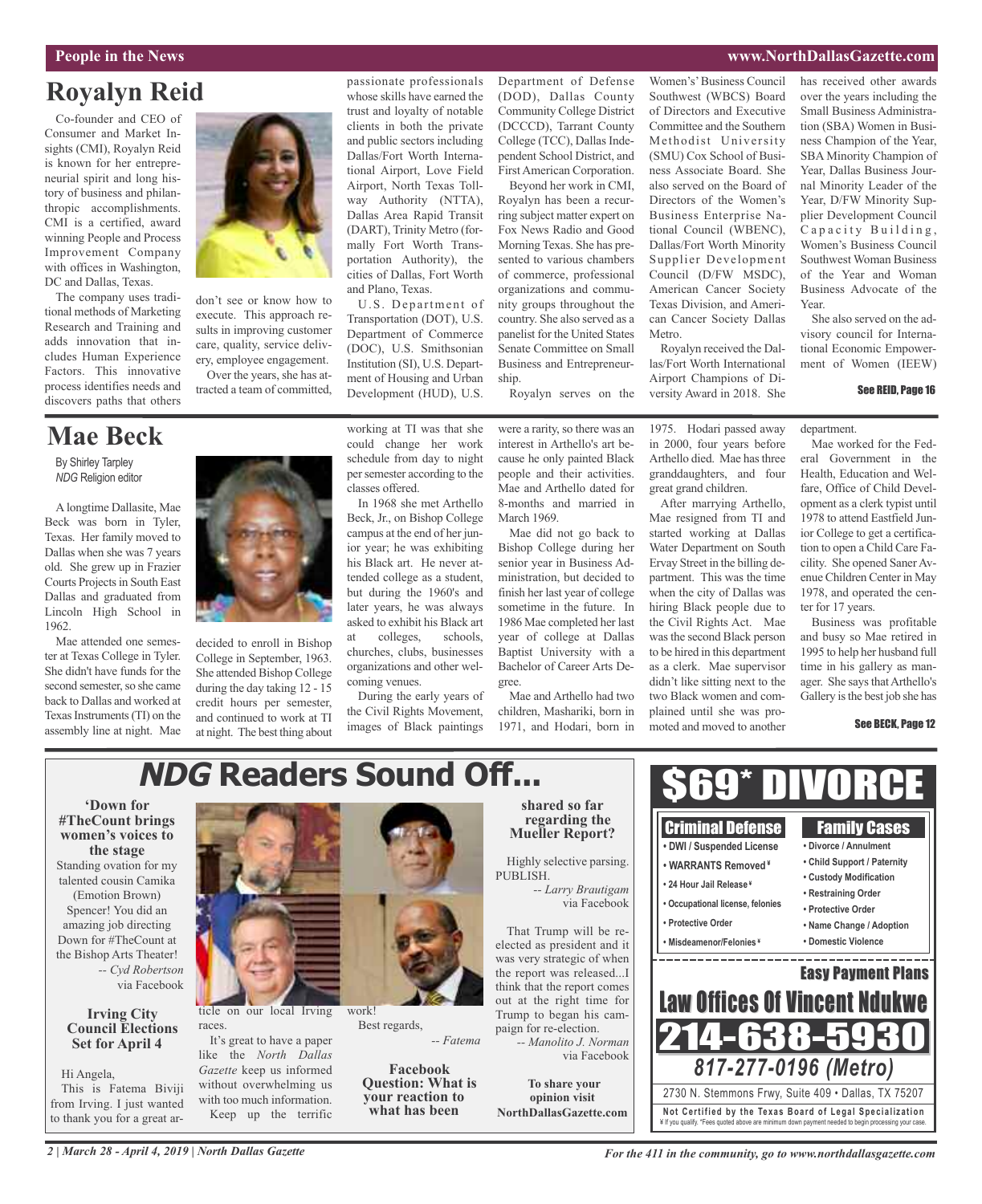## **www.NorthDallasGazette.com Op-Ed**



*"Do what you say you are going to do ... when you say you are going to do it."*

**Publisher's Office:** publisher@northdallasgazette.com

**Sales Department:** marketing@northdallasgazette.com 972-509-9049

**Editorial Department:** editor@northdallasgazette.com

## **Online:**

www.NorthDallasGazette.com www.twitter.com/NDGEditor www.facebook.com/NorthDallasGazette www.pinterest.com/NDallasGazette www.instagram.com/NorthDallasGazette

## STAFF

**Religious/ Marketing Editor** *Shirley Demus Tarpley ("Sister Tarpley")*

*NDG* **Senior Columnist** *Ed Gray*

**Contributing Writers** *Tiffany Gilbert Jackie Hardy Rachel Hawkins Angela Loston Jacquinette Murphy Dwain Price Terri Schlichenmeyer Nicole Scott David Wilfong*

**Chairman Emeritus** *Jim Bochum 1933 – 2009*

**Published By**

*Minority Opportunity News, Inc.*

**Editor** *Ruth Ferguson*

**Community Marketing** *Nadina Davis*

**Account Executive** *Elle Avery*

> **Production** *David Wilfong*





*in July 1991, by Mr.Jim Bochum and Mr.Thurman R. Jones. North Dallas Gazette is a wholly owned subsidairy of Minority Opportunity News, Inc.*

# **Open letter to his Honor, Mike Rawlings, Mayor of Dallas, Texas**



*(Editor's Note: Ed Gray shared the following message via Facebook on Sunday. Later in the afternoon, while not directly referencing Gray's Open Letter, City of Dallas Mayor Mike Rawlings issued the statement below Ed's letter. We have also included Mayor Pro Tem's statement released on Monday.)*

Dear Mr. Mayor:

As the moral leader of our great city, it is incumbent on you to speak on the Deep Ellum tragedy.

Mr. Mayor, you have acted as if you were the moral compass of Dallas. You have spoken out on many of the ailments that have afflicted our city.

Among these, you have lectured on the financial malfeasance of city council members in, as you refer to it, as the "southern sector."

Mr. Mayor, you have lectured black men on abuse of their partners. Mr. Mayor, you rightfully said, "we all have failed" on "domestic violence."

You rightfully said the system failed Deanna Cook, as our city support system failed her. You have a track record of speaking out.

Today it is different. Austin Shuffield is a white man who assaulted a black woman. L Daijonique Lee was hit five times by this poor excuse of manhood. However, your "silence of the lambs" is the 6th punch. Mr. Mayor, you owe it to

the city of Dallas to speak out on this tragic hate crime. This is a hate crime directed not only against black people, but it is also a crime directed to women.

Mr. Mayor, please find your voice.

Push for upgraded criminal charges today.

> Respectfully, *Ed Gray*

### **Mayor Mike Rawlings via Facebook**

"The video of the Deep Ellum assault last week horrified me. It is a brutal attack by a man on a woman, which is not acceptable under any circumstances. The role race played in this assault by a white man on a black woman must also be investigated.

I am confident that a thorough investigation is being conducted and that Chief Hall and District Attorney Creuzot will pursue the maximum charges justified under the law."

## **Official Statement from the Office of The Mayor Pro Tem Casey Thomas** "I was appalled and upset

brutal attack on a woman by Austin Shuffield, which occurred in Deep Ellum last week. As a man, there is NEVER a justifiable reason to hit a woman. As Mayor Pro Tem of the City of Dallas, this type of behavior will not be tolerated. Since a weapon (in this case a gun) was drawn in a threatening manner, the charges should be increased to a more serious charge. The fact that this male would punch a defenseless woman several times with the intent to injure should be enough to have him re-arrested and charged with a penalty that meets the severity of his actions. I have confidence that Dallas Chief of Police Reneé Hall and District Attorney John Creuzot will charge Mr. Shuffield at a level that fits this criminal behavior. Once again, we will not tolerate these actions in the city of Dallas."

when I saw the video of the

# **Troubling questions exist**

By Congresswoman Eddie Bernice Johnson

It is highly disturbing to me and to members of the American public that the Mueller report leaves unanswered whether or not the president and /or members of his campaign team committed obstruction of justice during the 2016 presidential campaign, a crime so serious that at least one former president was forced to resign from office when confronted with it.

I believe that Mr. Trump and those who support him are incorrect when they say that the report vindicates the President. That can only be determined by the American people once they have had the opportunity to digest the report in its entirety.

The four page summary of the report written by Attorney General William P. Barr is insufficient and should not be characterized

the Mueller investigation. Besides, Mr. Barr long ago relinquished his impartiality when he wrote that a sitting president was beyond the Mr. Barr has said that he

would provide a summary of the Mueller report to Congress and the American people. That will not be enough. The Congress and the people should be entitled to see the full report, excepting those portions that deal with matters of na-

tional security.

Democrats in the House of Representatives acted swiftly when its leaders wrote the White House, the Department of Justice and a number of federal agencies requesting that documents used by Mueller and his in-

*"Mr. Barr has said that he would provide a summary of the Mueller report to Congress and the American people. That will not be enough."*

- Rep. Eddie Bernice Johnson

vestigators be turned over to Congress. Those documents will no doubt be invaluable in advance of congressional hearings that various panels in the House will conduct.

The president and his supporters should be highly concerned that while the Mueller investigation has

concluded, ongoing federal inquiries continue in a number of jurisdictions, including New York and Washington, D.C. Investigators are considering whether or not any crimes were committed by members of the president's family, his campaign team or the president himself.

In the New York investigation, according to sworn testimony by Mr. Trump's former lawyer, the president directed an unlawful scheme that resulted in two women being paid money to silence them from going public with accusations that he had extramarital affairs with them.

We find ourselves in a sad state of affairs involving the alleged conduct of our president and those who worked with and for him. Our country is restless, and things will not settle until those troubling questions are finally put to rest.

For the 411 in the community, go to www.northdallasgazette.com March 28 - April 4, 2019 | North Dallas Gazette | 3

as an adequate reading of

reach of the law.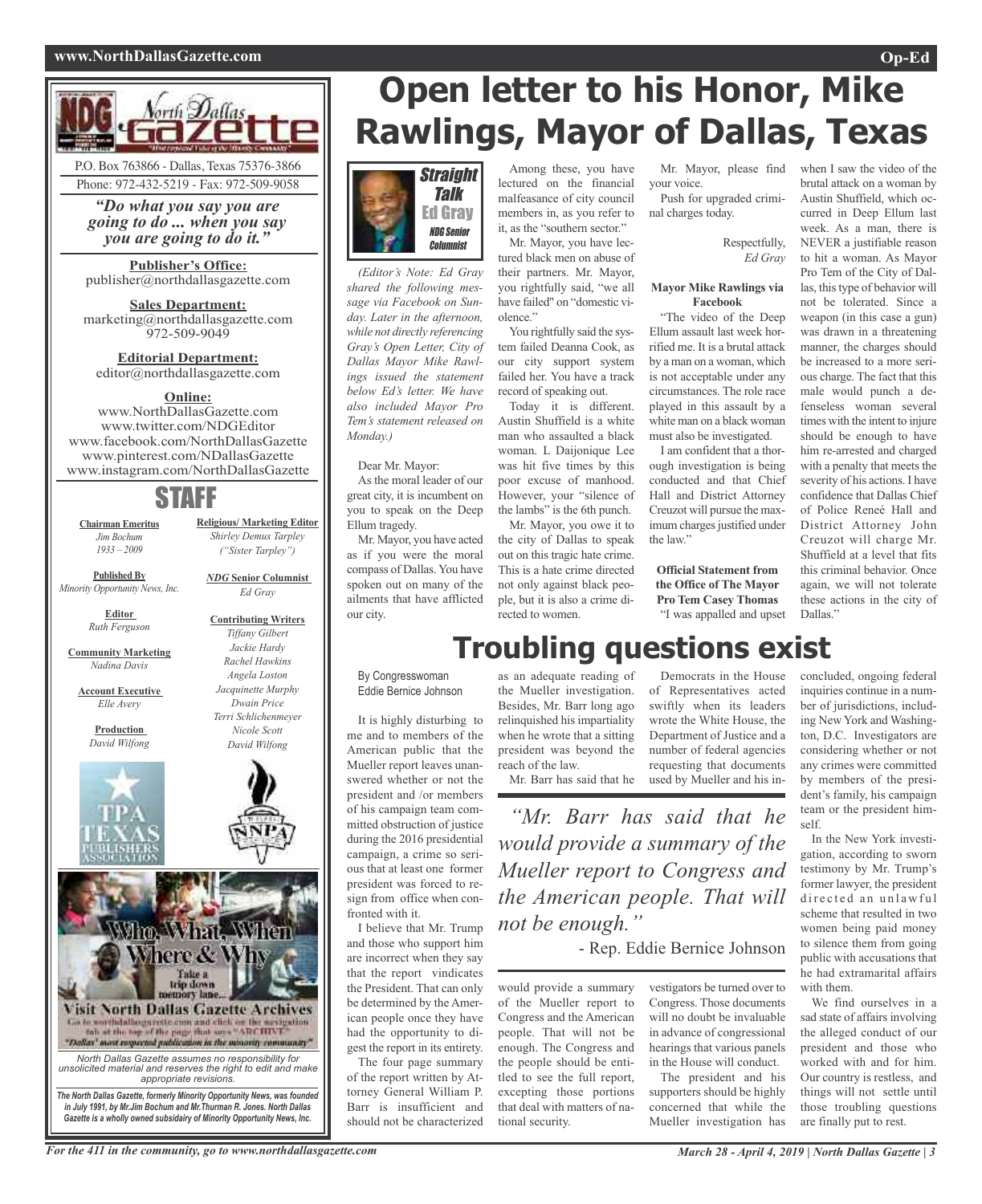# **Child sex trafficking victims may not be who you think they are**

*Emiliano Vittoriosi / Unsplash*

(UT-Austin) Anew study of child sex trafficking in Texas finds that victims are not adequately identified, enter and exit victimization multiple times, and spend much of their lives being exploited.

The research — sponsored by the office of Gov. Greg Abbott and conducted by scientists at The University of Texas at Austin — finds that the pathsinto and out of child sex trafficking are complex and that there is an enduring need for services among survivors in addition to a need for more effective prevention methods.

"Victims are not who we typically think of when we conjure images of the sex trafficked child or youth that of a young woman taken by a stranger and locked away," according to Bruce Kellison, principal investigator and co-director of the Institute on Domestic Violence and Sexual Assault (IDVSA) in UT Austin's Steve Hicks School of Social Work.

Instead, said Kellison,



these children and youths are among the most vulnerable kids in our communities: youths who are homeless or have run away; kids and young adults who have already been abused or neglected; and kids who for one reason or another have been identified by social service providers.

"Traffickers are drawn to vulnerable kids of all genders and exploit them," added Kellison. "Sometimes it's someone the child already knows and trusts. Other times, it's someone who offers them a way to fill basic needs the child lacks like

The report, which was officially submitted to Abbott's office this week, provides guidance to policymakers, service providers and law enforcement officials as they seek to strengthen the safety net for at-risk youths and prevent trafficking with recommendations for specific prevention and intervention models. The study empirically supports the experiences of those who have been working directly with minor

and youth victims. The study finds that youths often enter and exit various levels of exploitation and

trafficking numerous times and continually assess the price of leaving versus staying "in the life."

Other findings include: • The lack of healthy, trusted relationships along with economic instability create ideal conditions for exploitation.

• Youths who lack support when leaving an institutional system such as foster care or juvenile justice are more vulnerable to exploitation.

• The rate of victimization was higher among cisgender girls and young women and LGBTQ participants of all genders.

• Minor and youth commercial sex trafficking does not vary much by region. What differs among regions are the services available. Some have well-integrated levels of care that range from drop-in centers for homeless youths, to shelters and residential centers for identified victims. Other regions, such as the Rio Grande Valley, need more resources and greater cultural competency

to understand the needs of atrisk youths in the area.

The study explores the life experiences of survivors of child sex trafficking in three regions of Texas: Houston, Lubbock and along the Texas-Mexico border.Atotal of 466 research participants were interviewed from among at-risk community segments.

From that group, 71 participants indicated they were exploited for commercial sex before the age of 18 — with the average age of first victimization being 15 — and 46 of them agreed to be interviewed in-depth about their experiences entering, exiting and during their exploitation.

A majority of the 46 children and youths had interacted at some point with social service providers and systems tasked with keeping them safe but had not been identified at the time as victims of trafficking and exploitation.

"We recognize that law enforcement, legislators and advocates are all on the right

side of this issue; they are working hard for victims and to hold offenders accountable.We have an opportunity with this study because it sheds light and provides context and nuance on the need to protect children who are at risk of being exploited for commercial sex from those who would take advantage of their vulnerability," said Noël Busch-Armendariz, director of IDVSA and co-principal investigator. "By applying what we have learned in this study and expanding prevention and intervention models, we can put an end to tragic missed opportunities." "This research provides us

with additional data about the experiences of child sex trafficking survivors in Texas," said Andrea Sparks, director of Governor Abbott's Child Sex Trafficking Team. "Listening to survivors is essential to improving the strategies we use to prevent victimization, recognize exploitation, and intervene to provide services and help bring justice."

## **Pfizer, Sickle Cell advocates address disease during Black Press Week**

By Stacy M. Brown NNPA Correspondent

National Sickle Cell Advocacy Day 2019 is a great time to focus on key legislative issues that are important to individuals and their families who are living with the blood cell disorder, including promoting stable funding for research, better healthcare access, expanded programs and increased education and awareness for the Sickle Cell Disease community and programs throughout the country.

Lori Luck, the global medical director for Pfizer Rare Disease, joined Beverley Frances-Gibson, the president and CEO of the SCD Association of America; and Angie Snyder, a professor at Georgia State University, to discuss the latest in Sickle Cell Disease advocacy during Black Press Week in Washington, D.C.

The discussion came ahead of National Sickle Cell

Advocacy Day, which is ac-cacy training and meetings tually held over two days on April 8 and April 9 at the Kellogg Conference Hotel at Gallaudet University in Washington.

The event features advo-

with legislative champions and a collaboration of federal partners, as advocates attempt to raise awareness to See SICKLE, Page 11



inquiries1909@gmail.com

#### LEGAL NOTICI These Texas Lottery Commission scratch ticket games will be closing soon: End s Game # Game Name / Odds **Close of Validations** Gamo Date Super 7's 4/18/19 2018 **S10** 10/15/19 Overall Odds are 1 in 3.45 777 2035 \$2 4/21/19 10/18/19 Overall Odds are 1 in 4.74 **Veterans Cash** \$Ż 2094 5/15/19 11/11/19 Overall Odds are 1 in 4.41

| 2076 | Casino Action Super Ticket <sup>®</sup><br>Overall Odds are 1 in 3.51 | \$10 | 5/15/19 | 11/11/19 |
|------|-----------------------------------------------------------------------|------|---------|----------|
| 2101 | <b>Holiday Cash Drop</b><br>Overall Odds are 1 in 4.55                | \$2  | 5/29/19 | 11/25/19 |
| 2098 | <b>Holiday Word Blast</b><br>Overall Odds are 1 in 4.12               | \$3  | 5/29/19 | 11/25/19 |
| 1877 | Super Loteria<br>Overall Odds are 1 in 3.77                           | \$5  | 5/29/19 | 11/25/19 |
| 2069 | Cowboys<br>Overall Odds are 1 in 3.99                                 | \$5  | 5/29/19 | 11/25/19 |
| 2070 | <b>Houston Texans</b><br>Overall Odds are 1 in 3.98                   | \$5  | 5/29/19 | 11/25/19 |
| 2092 | Día de los Muertos<br>Overall Odds are 1 in 3.52                      | \$5  | 5/29/19 | 11/25/19 |

fideday, any is the official worsh for all permetrippens information. Signor positing arconburst may be in babit for decorrental business results. These partes way have are to originate the initiating too prizes.<br>In addition, pane shaking procedures with the industrial and his orbital term beam calmed bluming classing. per en interformed men after all lap prime barr barre dictited Afvat be 17 an about to practice a sinual. For<br>Will with a gentifice protives, resignated lagung, 43 2013 Terrar (offere Considerium, PLAP AISSFORDAM) LOTTERY

4 | March 28 - April 4, 2019 | North Dallas Gazette The State For the 411 in the community, go to www.northdallasgazette.com

TEXAS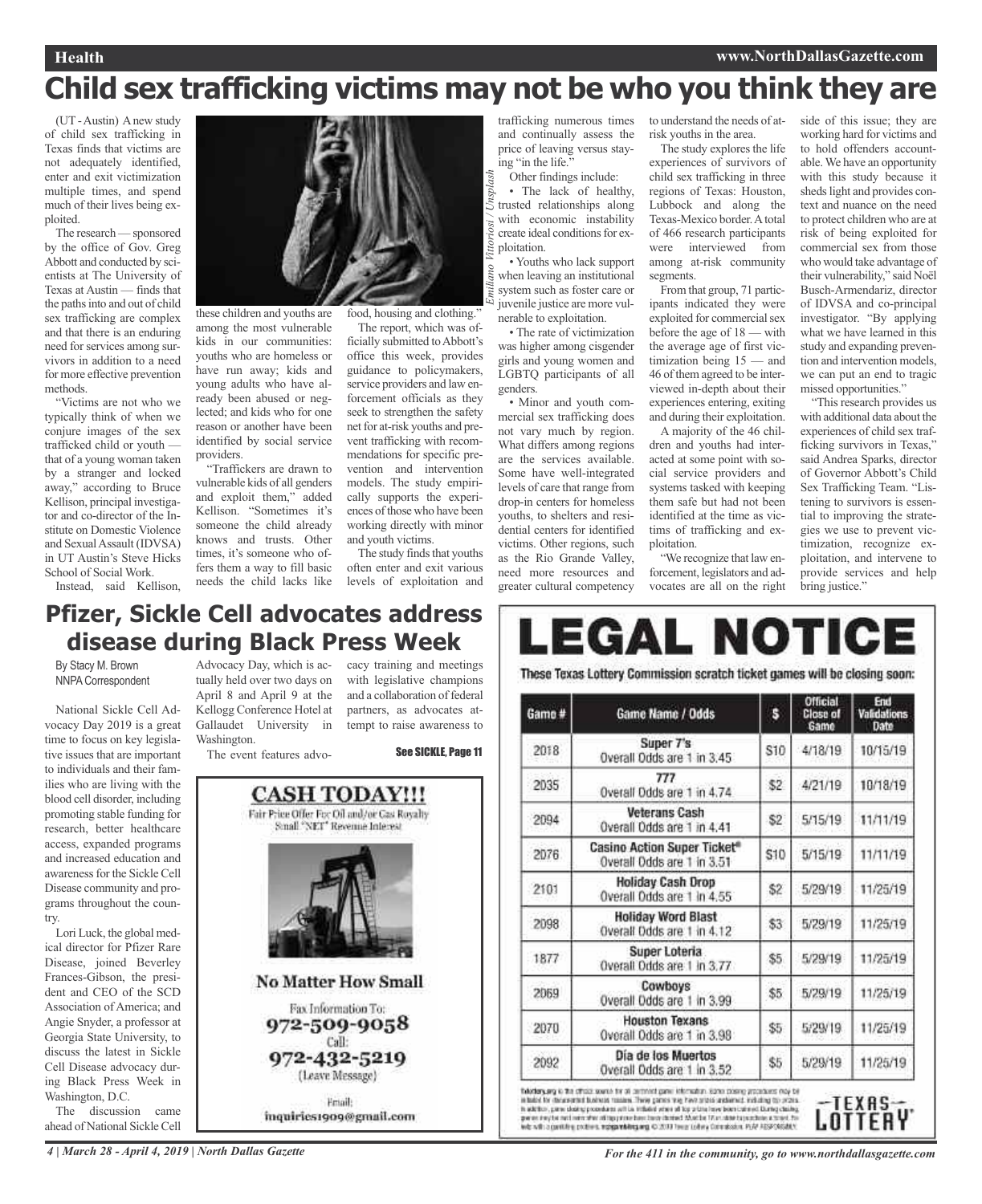## **www.NorthDallasGazette.com**

# **Dallas Municipal Court scheduled to be closed for training April 1-3**

No, it is not an April Fools joke. If you show up for an appearance at the Dallas Municipal Court Monday, April 1 through Wednesday, April 3, the building will be open, but court will not be in session.

The Dallas Municipal Court at 2014 Main Street will be closed because the city prosecutors are attending professional development training.

Therefore, all court appearances and jury duty court or jury date,

scheduled on these days will be rescheduled. Persons with scheduled court or jury appearances will be notified by mail with a new court or jury date. If you do not receive a new

please call 214-670- 0109 or visit courts.dallascityhall.com.

Court Clerk staff will be available to assist attorneys and defendants with clerical functions such as filings, answering questions, taking

payments, records, setting up payment plans, etc.

Defendants seeking to resolve their citation(s) without coming downtown can pay online at courts.dallascityhall.com, by mail or by phone by calling 214-670-

Defendants can also make full citation payments at the Dallas Marshal's Office located at 1600 Chestnut, Dallas, TX 75226, which is open 24 hours a day, seven days a week.

0109.

## **Dallas CASA's Cherish the Children luncheon willfeature Steve Pemberton**

Author Steve Pemberton will chronicle his inspiring triumph over an abusive childhood in foster care at Dallas CASA's annual Cherish the Children luncheon April 5 at The Omni Dallas. Hosted by Dallas CASA Children's Council, the luncheon will raise critical funds for the abused and neglected children served by Dallas CASA's trained community volunteers.

Pemberton's bestselling memoir, "A Chance in the World," tells his very personal story of perseverance through difficulty, his search for identity as a biracial child and his quest to find meaning by sharing hisstory. Following executive stints at Walgreen's and Monster.com, Pemberton is now the Chief Human Resources Officer at WorkHuman and a husband and fa-



*Steve Pemberton (Courtesy photo)*

"What makes a family is neither the absence of tragedy nor the ability to hide from misfortune, but the courage to overcome it and, from that broken past, write a new beginning," Pemberton says.

ther.

Pemberton's memoir was made into a feature film in 2017, bringing his harrowing childhood and ultimate resilience to life. Removed from an alcoholic mother

and absent father and placed in foster care at three years old, Pemberton spent the next 13 years being mentally and physically tortured in his foster home. He sought refuge in school and books, where he found inspiration and motivation for a better life. For Pemberton, the impact of caring adults was life altering. A neighbor brought him a box of books after she noticed him reading the same book over and over,

and he later lived with one of his teachers after leaving his abusive foster home. Knowing that people cared gave him the strength to keep pushing ahead to make a better life for himself.

"It's difficult to describe all these years later what it's like waking up every day as a child in fear for your life," he said. "My biggest goal – the thing I wanted more than anything in the world – was a family."

Dallas CASA will present the Caroline Rose Hunt Cherish the Children Award to Rosewood. The award recognizes an individual or organization for outstanding contributions helping children who have been removed from home for abuse or severe neglect. In recognition of its commitment to the children of our community, Dallas CASA Children's Council will honor Rosewood with the award. Inspired by the award's namesake Mrs. Hunt and her constant dedication to the most vulnerable in our city, Rosewood Corporation and the Rosewood Foundation have been supporters of Dallas CASA for many years,

making an impact on the lives of Dallas children through consistent and generous support.

On an average day in Dallas, more than five children are removed from their homes due to abuse or neglect. Dallas CASA volunteers are community members who are trained and supervised to advocate for these children as they navigate a complex child welfare system.ADallas CASAvolunteer is often the only consistent, caring adult by a child's side during a frightening and confusing time.





*For the 411 in the community, go to www.northdallasgazette.com*

*March 28 - April 4, 2019 | North Dallas Gazette | 5*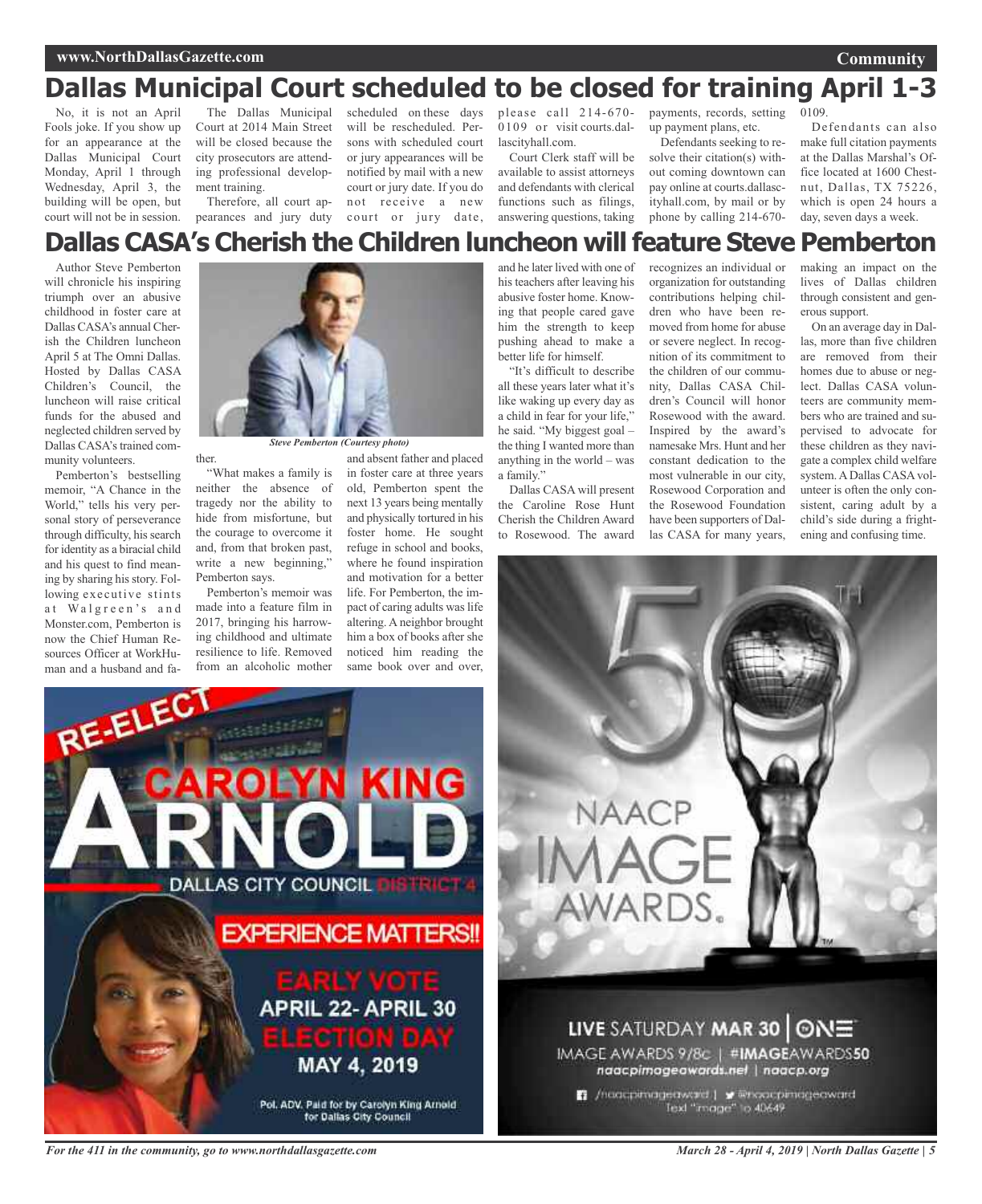# **Rep. Rhetta Andrews Bowers honors Garland ISD trustee and students**

Receiving special attention from State Representative Rhetta Andrews Bowers, three Garland ISD students and the district's most tenured Board of Trustees member were recently recognized at the 2019 African American Legislative Summit.

Representative Bowers presented Trustee Linda Griffin with the Texas Legislative Black Caucus Outstanding Texan Award. Gar-

land NAACP President Ricky McNeal and former Garland City Council member B.J. Williams also received the honor for making significant contributions to the community through their time, actions, talents and dedication.

Additionally, students Mapenzi Leon and Iman Taylor from North Garland High School, as well as D'Yonne West from Garland High School, were presented scholarships ranging from \$1,500 to \$4,000.

"Linda, B.J. and Ricky are three individuals who have given so much to the City of Garland over the years. It was my honor to nominate them to receive this prestigious award, and I am happy to see them get the recognition they deserve," said Representative Bowers. "It was also great to see Mapenzi, Dyonne and Iman get rewarded for their

hard work in school. They are definitely some of the best and brightest youths in our district, and I can't wait to see everything that they accomplish in the future."

As the first African American elected to the GISD Board of Trustees, Griffin has served since 1998. She was recognized just last month as the Texas Association of Black School Educators' School Board Member of the Year.



*Texas Rep. Bowers presents Garland ISD Trustee Linda Griffin with the 2019 Texas Legislative Black Caucus Outstanding Texan Award. (Courtesy photo)*

# **Rep. Sherman presents scholarships to deserving local students**

AUSTIN – Representative Carl Sherman (D-Dallas) presented two \$1500 scholarships and one \$4000 scholarship on behalf of the Texas Legislative Black Caucus (TLBC) during Black History Month in February.

"These scholarships are important to local students in District 109 preparing to create positive change through continuing their education," State Representative Sherman said. "A big congratulations goes out to these three young

women who worked hard to receive this recognition."

Three seniors from District 109 received scholarships, Jah-Kai Korrin Veal, Kourtney Marlene Mayes, and Emori Jordan Reece were among the 60 plus winners that were announced from all overthe state on Feb. 24 at the TLBC Gospel Scholarship Brunch during the 2019 AfricanAmerican Legislative Summit in Austin.

The scholarships were available to eligible high school seniors graduating in the spring of 2019 from a Texas Education Agency accredited high school living in District 109. Applicants were required to meet specific criteria including a minimum 2.5 grade point average, a cover letter and 500-word essay, must be graduating in the Spring 2019 and enrolled full-time in the Fall 2019 at an accredited college, university, or community college in order to receive scholarship funds.

# **Senate gives unanimous approval to teacher pension fix**

AUSTIN - The state's teacher pension plan would meet statutory requirements for fiscal soundness under a bill approved by the Senate without objection Monday.

The Teacher Retirement System provides monthly annuity payments for more than 420,000 retired Texas teachers and other public school employees, but doesn't meet the legal standard of "actuarial soundness", that is, the ability to meet all of its outstanding obligations

within 31 years. That period currently stands at 87 years representing almost \$47 billion in unfunded liabilities. SB 12 author and Houston Senator Joan Huffman warned that if the Legislature takes no action, the program's unfunded obligations would reach \$124 billion by 2050.

"This is long-term planning showing fiscal responsibility," she said. "This plan is far more cost efficient than simply attempting

to contribute one-time infusions of cash every so often." Under the plan approved by the Senate, the fund would be actuarially sound by the next fiscal year.

The bill would achieve soundness by gradually increasing rates from the three major contributors: the state, local school districts and active public school employees. Districts would see their contribution rate rise from 1.5 percent today to 2

percent by fiscal year 2025. Both the member and state contribution rates would go up to 8.25 percent by fiscal 2024, up from 7.7 percent for employees and 6.8 percent for the state.

Also in the bill are provisions for a bonus check, up to \$500, to be paid to beneficiaries during the next biennium. It's the first such "13th check" that retired teachers have received since 2013.

The money covering the

state portion of the bill, more than \$500 million from the Economic Stabilization Fund, was approved by the Senate as part the supplemental budget bill on March 13th. That measure's author and the chamber's lead budget writer Senate Finance Committee Chair Senator Jane Nelson of Flower Mound, said that Huffman's proposal demonstrates the state's intention to protect the future income of the state's retired educators.

"What we put in last session was just to keep [TRS] afloat," she said in reference to a one-time infusion to the fund in the 2017 session. "This is a more permanent fix and a commitment on the part of this Legislature that we care about our retired teachers."

The bill now heads to the House for consideration. That body's version of the bill, as filed, would raise only the state's contribution rate, up to 8.8 percent.

# **Envoy partnership takes Irving ISD Aviation program to new heights**

Apartnership between Irving ISD and Envoy Air Inc. is expected to take the School of Aviation Science at Irving High School to new heights. The collaboration will connect the demands of a growing industry with the interests and skills of Irving ISD students.

Students enrolled in the School of Aviation Science can pursue one of three career pathways - aviation science, aviation technology or drone engineering. The program provides students with the academic foundation and technical skills they need to succeed in the aviation industry - including certifica-

tions in Occupational Safety and Health Administration (OSHA), FAA 101, AutoDesk Inventor and Drone Safety. The partnership with Envoy takes their opportunities a step further providing students with relevant, real<sup>[10]</sup> vorld connections to extend their learning.

"This partnership will give these students an opportunity to learn from a leading regional airline company in the aviation industry," says Shawn Blessing, Irving ISD director of Signature Studies. "Through this partnership, Irving ISD aviation students will learn from the best in the industry, a company that is

known for their service, craftsmanship and commitment to excellence - exactly what we aspire to teach our students through our Signature Studies programs in Irving ISD."

Through the partnership, Envoy will provide guest speakers on a quarterly basis, as well as establish a "Day at Envoy" tour to expose the myriad of opportunities available in the airline/aviation industry. The company will also look to develop an apprenticeship program with Irving ISD students and Envoy technicians. In addition, at the official partnership signing today, Envoy

surprised program instructors and students with a professional Sonic tool box, complete with tools valued at \$2,800.

"At Envoy we pride ourselves on hiring the 'best of the best' and opening our doors to young talent that has excelled in their areas of study," saysJay Murray, vice president of maintenance for Envoy Air. "Over the years, we've provided opportunities for countless technical and customer service professionals who have a commitment to excellence and the desire to join a company that has been consistently growing."

Envoy Air Inc., a wholly owned subsidiary of American Airlines Group, operates more than 170 aircraft on nearly 1,000 daily flights to more than 150 destinations throughout the United States, Canada, Mexico, the Bahamas and Caribbean. The company's nearly 17,000 employees provide regional flight service to American Airlines under the American Eagle brand and ground handling services for many American Airlines Group flights. The company was founded in 1998 as American Eagle Airlines Inc., following the merger of several smaller regional carriers to

create one of the largest regional airlines in the world. Envoy is headquartered in Irving, Texas, with hubs in Dallas/Fort Worth, Chicago, NewYork and Miami, with a large ground handling operation in Los Angeles. Envoy operates two heavy maintenance bases in Abilene, Texas, and Marquette, Mich., along with maintenance facilities in eight other locations throughout the U.S.

The partnership is expected to benefit more than 350 Irving ISD high school students with hopes of one day entering the lucrative and successful field of aviation.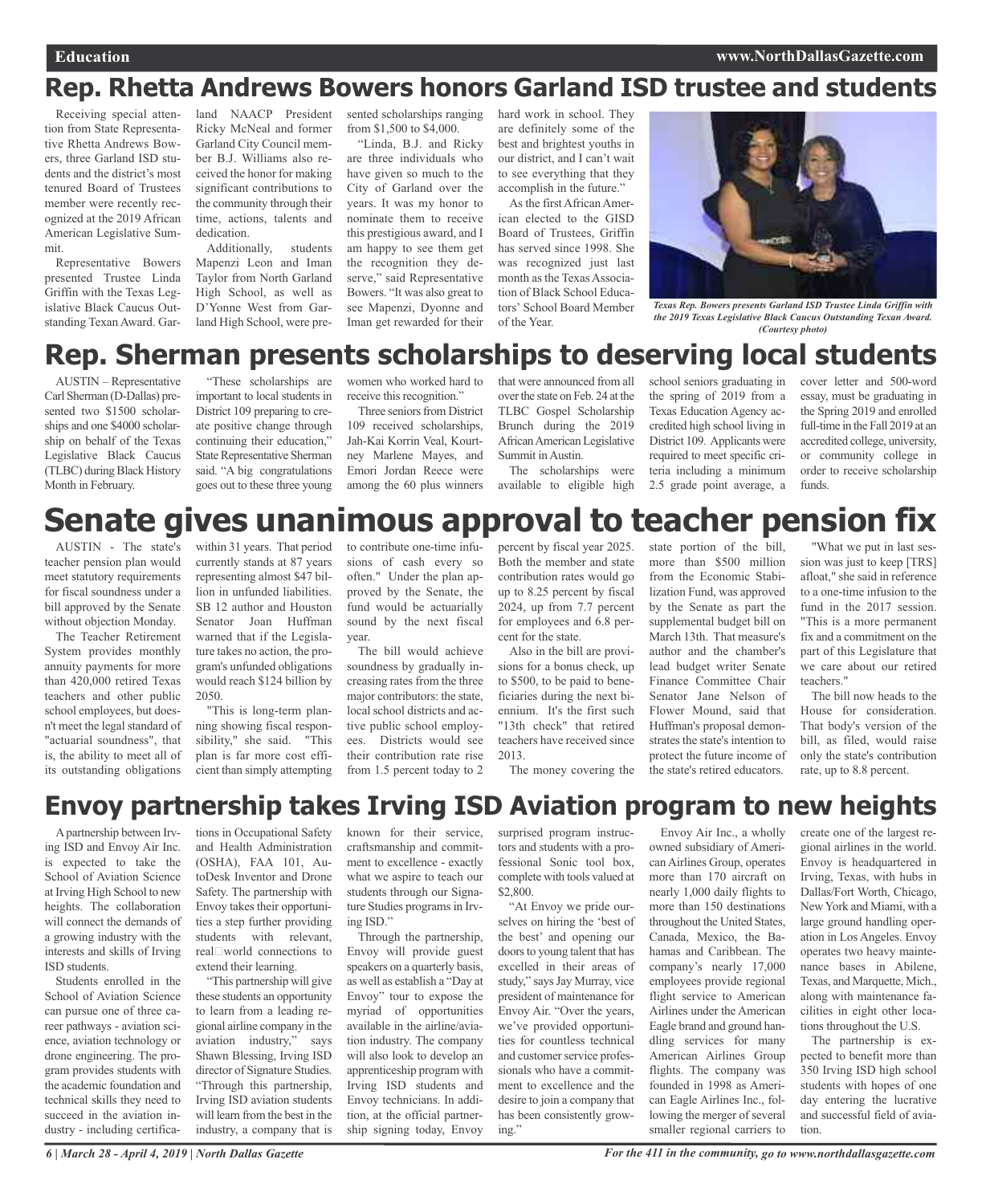# **Plano teens prep for Mayor's Summer Internship Program**

Mock interviews, elevator speeches and speed connection sessions made for a busy Saturday as approximately 425 Plano teens gathered at the Capital One Conference Center for a rigorous "training camp" as part of the Plano Mayor's Summer Internship Program.

With edibles aplenty, the dedicated students soaked up six hours of seminars, resume building, drills and life skills in preparation for the April 26 Job Fair. It's all in hopes of securing a sought-after, eight-week paid internship at one of



*(Courtesy photo by James Edward)*

Plano's most prestigious businesses, nonprofits or government agencies.

At the helm, Capital One – the program's founding

and presenting sponsor for six years – orchestrated the entertaining, yet instructional, curriculum alongside Plano Mayor Harry LaRosiliere and eight intern alums, who shared sage advice and fun anecdotes from their summer internships.

After welcoming remarks from Capital One's Paul Littlejohn, Mayor LaRosiliere delivered his annual pep talk, noting that "you should be the person today who you plan to be in the future." He shared his formula for success as an algorithm that finds a balance between health, happiness, honesty, love, hard work, learning, desire, and a commitment and willingness to sacrifice. He also noted the four "L's" of leadership –

listen, learn, lead by example, and let go and trust others.

Then the intern alums took over. In a light and conversational manner, Hunter Helms and Burak Torlak peppered their fellow alums – who worked at Frito-Lay Headquarters, Habitat for Humanity of Colin County, Ericsson and more – with questions about their internships as hopeful students listened, laughed and learned helpful tips.

"We are so grateful that Capital One brings together their experts and their partners who share a wealth of knowledge with our youth," said Mayor LaRosiliere. "It is gratifying to know whether these students earn a summer internship with us or not, they walk away with invaluable training and insights that will serve them forever going forward as they pursue college and careers.'

Once the intern panel wrapped, Capital One executives led a discussion on presenting your personal brand and how to develop a polished 30-second elevator speech.

See MAYOR, Page 12

# **Nearly 250 Dallas leaders endorse Eric Johnson for Dallas Mayor**

A coalition of neighborhood, business, civic, nonprofit, and faith leaders announced their support this week for State Rep. Eric Johnson's campaign to become the next Mayor of Dallas.

"I'm grateful that such a diverse and respected group of Dallas leaders has come together behind our campaign," Johnson said. "It is a profound honor that people who have done so much for Dallas believe that I am the right person to lead our city.

Nearly 250 Dallas leaders have formally endorsed State Rep. Eric Johnson to become Dallas' next Mayor, demonstrating the broad support that his inclusive and consensusbuilding leadership style has garnered across the nation's ninth largest city. The coalition endorsing Johnson includes local neighborhood leaders, Fortune 500 CEOs, small business owners, current and former Dallas elected and appointed officials, non-profit CEOs, faith leaders, educators, and even

a member of the Pro Football Hall of Fame.

"Eric will be the type of Mayor our communities need," said Edna Pemberton, who has been one of Dallas' most influential civic leaders for decades. "He is a principled leader who genuinely cares about people. Eric will be a Mayor all of Dallas can be proud of."

Johnson grew up in Dallas and returned to his hometown immediately upon completing his formal education. He received his bachelor's

degree with honors from Harvard University in 1998 as well as a law degree from the University of Pennsylvania Law School and a master's degree from Princeton University's Woodrow Wilson School of Public and International Affairs, both in 2003.

"Eric Johnson is a Dallas success story," said Rev. Donald R. Parish Sr., the Pastor of True Lee Missionary Baptist Church in South Dallas. "He grew up here, worked hard, got himself a

world- class education, and then returned to Dallas to make it an even better place to live. He is fully committed to helping more of our kids have the same kinds of opportunities he had."

Since 2010, Johnson has represented Dallas-based District 100 in the Texas House of Representatives, where he has been a leading voice for expanding access to early childhood education, fighting public corruption, funding much-needed street repairs, and improving public

safety.

"Eric is a person of great integrity who has the experience and the leadership skills to take Dallas to new heights," said Mary Poss, former Acting Mayor of Dallas who also served eight years on the Dallas City Council. "Eric knows how to lead by bringing different viewpoints and perspectives to the table. He is going to provide the clear and unifying vision our city needs at this crucial time."

## **Dallas**

The **Dallas Comedy Festival 2019** will be held on March 27, at 10 a.m. at Deep Ellum. The 5-day comedy festival is back with more talent than ever 213 performers, 46 shows/panels/podcasts and five stages. Multi-day badges for March 26-30 are offered for \$160, and individual show (\$10-\$15) times and and locations are on the event website. The festival features comedians, improvisation and sketch and comedy teams. Headliners include: Rory Scovel, Daniel Van Kirk, Jaime Moyer and Maribeth Monroe. See full lineup at dallascomedyfestival.com.

The **Big Texas Beer Fest**

will be held on March 29, from 7 p.m. to 11 p.m. at the Automobile Building at Fair Park, in Dallas. Dallas' original beer festival will feature beers from more than 100 breweries pouring more than 500 beers. Sample rare brews, one-offs and special firkins. Talk to brewmasters and brewery owners. In addition to beer tastings, there will be plenty of food from food trucks and artisanal food vendors, and live "beer-friendly" music on the outdoor stage. General admission for Friday is \$35, \$39 for Saturday. Ages 21+ only. Tickets include a sampling card for 12 2-ounce samples. Additional sample cards will be available to purchase. Visit http://www.bigtexasbeerfest.com/ for tickets.

**Vote About It** will be held on March 29, from 11 a.m. to 11 p.m. at Klyde Warren Park, in Dallas. The Dallas Morning News, in partnership with Klyde Warren Park and League of Women Voters, presents a voter registration event. Dallas has the lowest voter turnout in the country for mayoral and municipal elections. Let's change that. When you register to vote, you'll get a sweet treat on us. For more information visit Facebook.com/events

**2019 MTV RE:DEFINE** will take place on March 29, from 6:30 p.m. to 11:59 p.m. at The Statler, in Dallas. The MTV Staying Alive



Foundation, in collaboration with The Goss-Michael Foundation, will host the gala event. Chaired by Merrill Lynch Dallas Vice President Sami Abboud, cohosted by MTV RE:DE-FINE co-founders Joyce Goss and Kenny Goss, the gala will honor celebrated artist and longtime MTV<br>RE:DEFINE supporter RE:DEFINE Marc Quinn. The evening will include a seated dinner in the Grand Ballroom and a curated contemporary art and luxury item auction.

Proceeds benefit HIV prevention and education. For tickets visit accelevents.com/e/MTVRe Define.

#### **Fort Worth Bubbling Brown Sugar**

will take place on March 28, at 7:30 p.m. at Jubilee Theatre, in Fort Worth. Loften Mitchell's musical has been nominated for three Tony Awards. The play is set during the Harlem Renaissance (1920- 1940) in New York City when audiences flocked to the area's popular nightclubs to see the greatest talents entertain. Artists like Cab Calloway, Duke Ellington, Benny Goodman and Billie Holiday created a golden age of music with

their exciting sounds and glamorous shows. For tickets visit jubileetheatre.org

#### **Plano**

The **365 Women a Year Festival** will be held on March 28, at Rover Dramawerks, in Plano. Rover Dramawerks partners with international playwriting coalition 365 Women a Year to present a festival of plays about women, for everyone. This international playwriting coalition, founded by Jesslynn Eisenberg Chamblee, involves playwrights across the world who have signed on to write one or more plays about extraordinary women in both past and present history. For tickets visit roverdramawerks.com.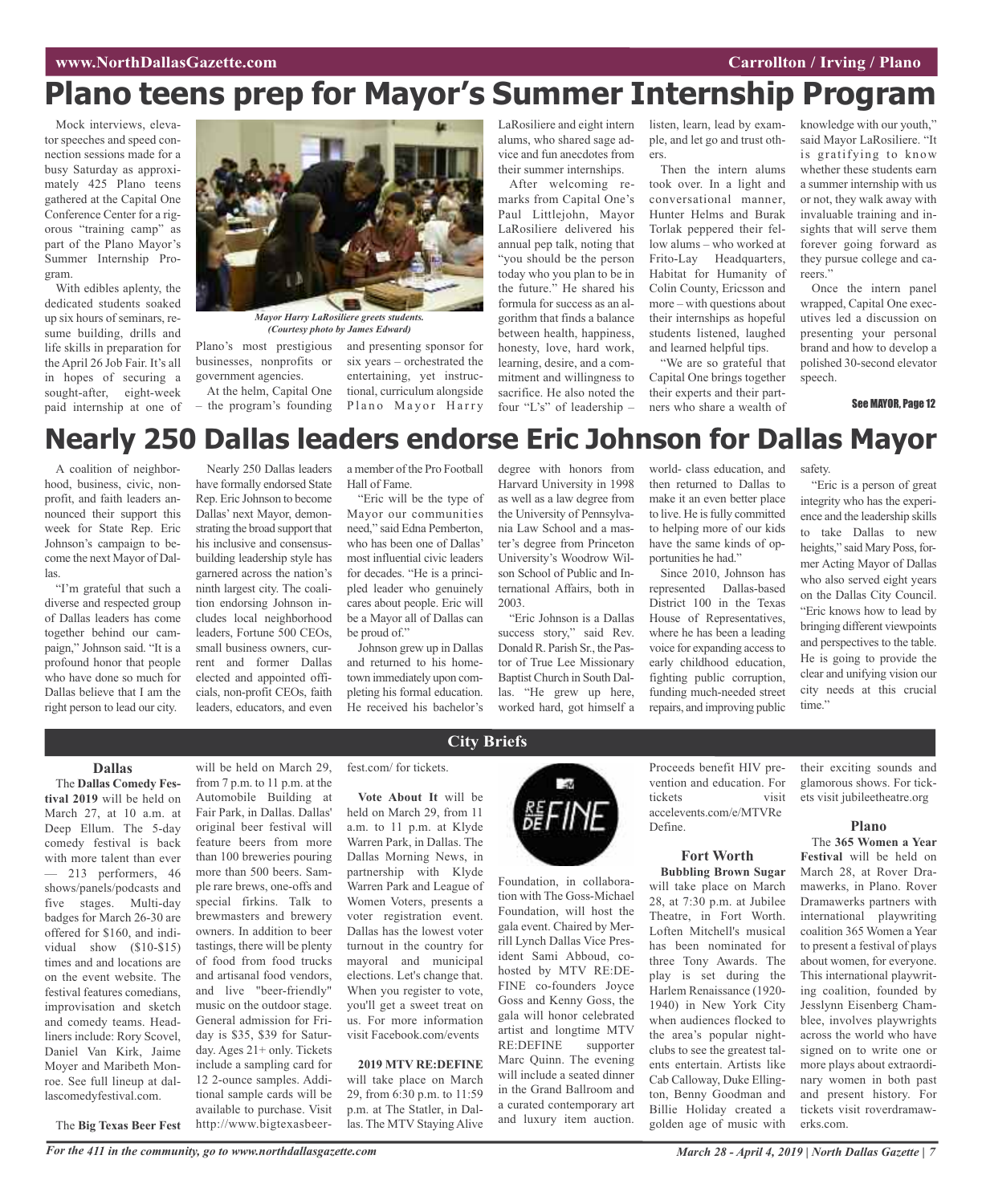

# This is our commitment to homeownership

NeighborhoodLIFT<sup>1</sup> is a program created by Wells Fargo that provides down payment assistance, home buyer education, and community revitalization grants to help communities impacted by the growing housing crisis.

- · Since 2012, Wells Fargo LIFT programs have launched in more than 65 communities across the U.S. and have helped over 20,000 families and individuals purchase nearly \$3 billion in real estate.
- · Wells Fargo has committed \$455 million to date to advance affordable and sustainable homeownership and support the revitalization of communities through LIFT programs.
- · LIFT grant recipients seeking financing for the remainder of their home purchase can choose Wells Fargo or any qualified lender. Wells Fargo gives grants regardless of what company ends up providing the mortgage. In fact, approximately 70% of home buyers who receive LIFT grants from Wells Fargo receive mortgages from a lender other than Wells Fargo.
- More than 90% of LIFT down payment. assistance grant recipients are first-time home buyers.
- . Nearly 70% of home buyers who receive LIFT grants are ethnically diverse, which is 250% higher diversity representation than the general market.
- · Participating NeighborWorks® America network members have prepared more than 60,000 people with home buyer education.

For more information about upcoming LIFT events please visit wellsfargo.com/lift





The appart of the Capture of the Controller of the Controller of the Controller of the Controller of the Controller of the Controller of the Controller of the Controller of the Appendix Controller of the Appendix of the Co monopolity Will Farga Prim an Anan Service. Thi Neighbothnoc JFT program is and about an extraorbationer Wells Fangallity), 76.2. Wells Fanga Foundation, and Neighborthnoc " America among perilem involunting. Notholy third of the UFF program, you may seek financing for the inning bullets of the here perchasi from py staffed lends; who mosques UFF core psyment assistance program. @ 2009 Winds Forgo, Bank, N. A. All rights reserved. Monday PDI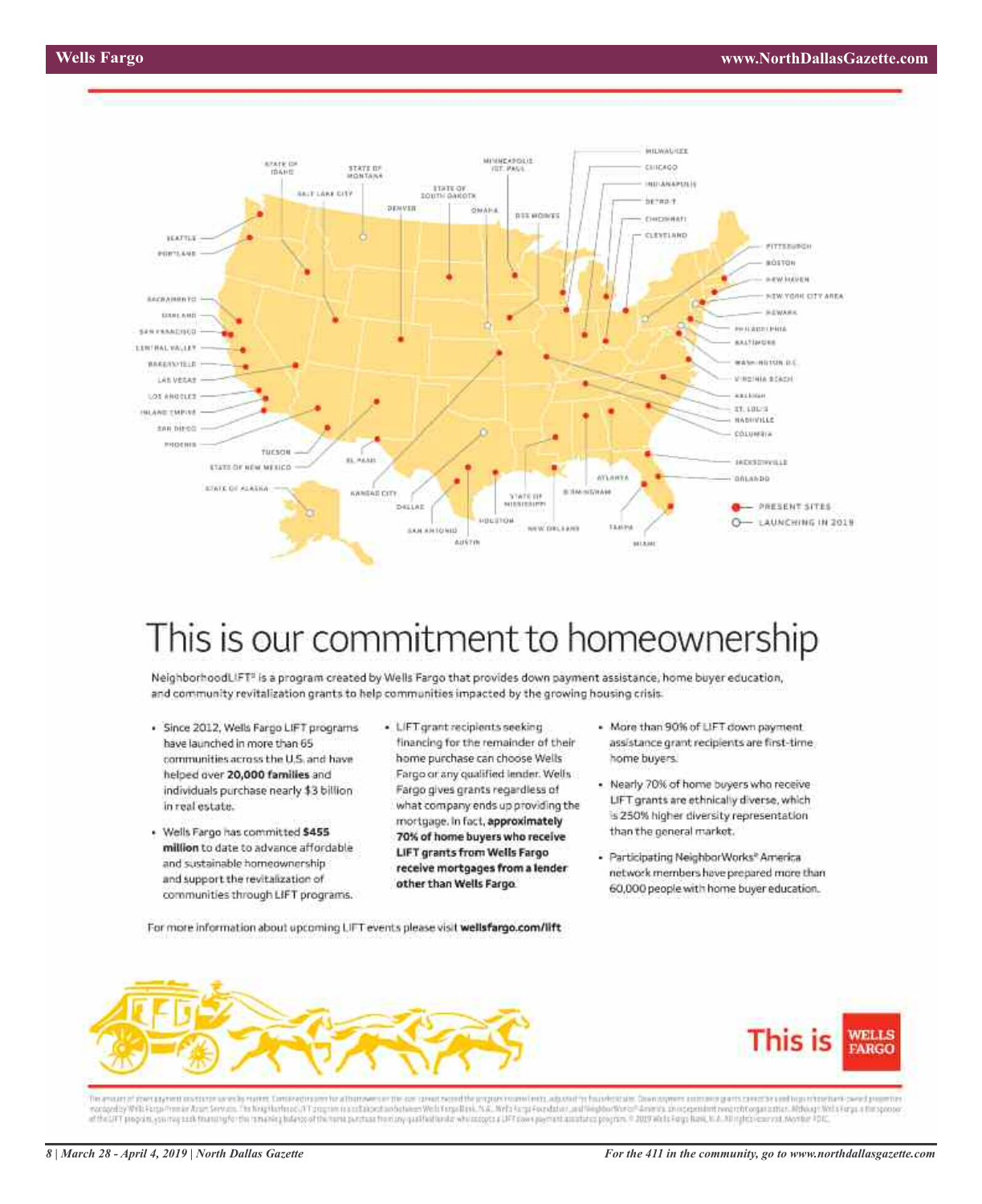## **www.NorthDallasGazette.com Entertainment**

# **Glamourous 50th NAACP Image Awards scheduled to air March 30**

LOS ANGELES, CA The nominees for the 50th NAACP Image Awards were exclusively announced last month at the Television Critics Association's (TCA) TV One's joint press conference with Derrick Johnson, President and CEO of the NAACP and Alfred Liggins, Chairman and CEO of TV One. The winners will be revealed during the live special airing on TV One on Saturday, March 30.

Netflix leads the nominations in the Television categories with 22 nominations and has 4 film nominations followed by HBO and ABC with 20 and 18 respectively. Marvel leads the motion picture category with 13 nominations followed by Annapurna with 11 nominations. In the recording categories, RCA leads with 11 nominations followed by Interscope with 8 nominations and Atria leads the literary category with 4 nominations.

"With TV One as our partner for the 50th Anniversary of the NAACP Image Awards, we are delighted to have a platform to showcase artists and individuals of color and celebrate their talents and contributions," stated President Johnson.

The NAACP Image Awards is the preeminent multicultural awards show celebrating the accomplishments of people of color in the fields of television, music, literature and film, and also honors individuals or groups who promote social justice through creative endeavors.

**N A A C P E N T E R - TAINER OF THE YEAR.** The five nominees are: Beyoncé, Chadwick Boseman, Regina King, LeBron James and Ryan Coogler. Voting was open to the general public earlier at

**Enter to Win!**

**Ticket Giveaway**



*KiKi Layne and Stephan James star in If Beale Street Could Talk (Courtesy photo: Annapurna Pictures)*

www.naacpimagewards.net. Chairman's Award, which is

In addition to the traditional awards categories, Congresswoman Maxine Waters will be honored with the prestigious NAACP

bestowed in recognition of individuals who demonstrate exemplary public service and use their distinct platforms to create agents of

change. Leon W. Russell, Chairman of the NAACP National Board of Directors, will present Ms. Waters with the award.

For all information and the latest news, please visit the official NAACP Image Awards website at www.naacpimageawards.net or on Facebook at naacpimageaward and Twitter @naacpimageaward (#ImageAwards50).

A few awards include: **TELEVISION CATEGORIES Outstanding Comedy Series** "Atlanta" (FX Networks) "black-ish" (ABC)

"Dear White People" (Netflix)

"grown-ish" (Freeform) "Insecure" (HBO) **Outstanding Drama Series**

"How To Get Away With Murder" (ABC)

- "Power" (Starz)
- "Queen Sugar" (OWN) "The Chi" (Showtime)
- "This Is Us" (NBC)

**Outstanding Motion**

## **Picture**

"Black Panther" (Marvel Studios)

"Bl a c K k K l a n sma n " (Focus Features)

"Crazy Rich Asians" (Warner Bros. Pictures)

"If Beale Street Could Talk" (Annapurna Pictures)

"The Hate U Give" (20th Century Fox)

**Outstanding Male Artist** Bruno Mars (Atlantic Records)

Childish Gambino (RCA Records)

John Legend (Columbia Records)

MAJOR. (BOE/Empire) Raheem De Vaughn (BMG)

## **Outstanding Female Artist**

Andra Day (Warner Bros. Records)

Ella Mai (10 Summers/ Interscope Records)  $H.E.R. (MBK/RCA)$ 

Records) Janelle Monáe (Atlantic Records)

Janet Jackson (Rhythm Nation)

**FEATURING 6 FIERCE FEMALE VOICES WNFOR EMILY FRANCE-LUCE KAT BENSON** MANN **RAMSBURG MARCH 21 - APRIL 7, 2019 GABRIELLE DENISE KIANA**<br>RIVERA **BLUE MCELROY PINA FRIDAY AT 8 PM** www.bishopartstheatre.org **SATURDAY & SUNDAY AT 3 PM** Bishop Arts Theatre Center • 215. S. Tyler St. Dallas, TX 75208 • (214) 948-0716

> *NDG Entertainment Ticket Giveaway!!! Visit us on Facebook to win tickets to the the hottest events in Dallas/Fort Worth!!!!*

*Do you have an upcoming event? Contact NDG Entertainment at marketing@northdallasgazette.com*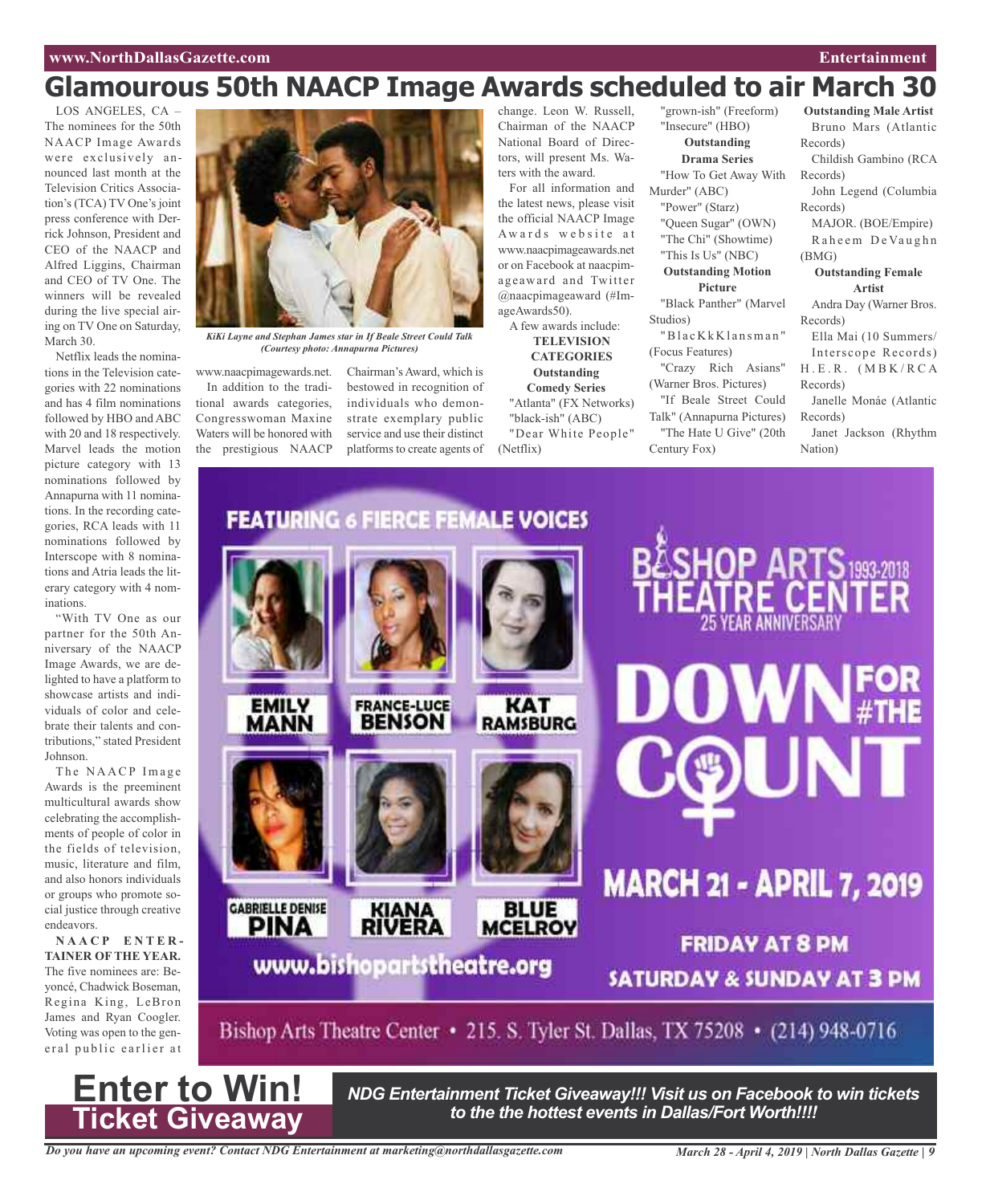# **'Down for #TheCount' brings women's voices to the stage**

By David Wilfong *NDG* Contributing Writer

Down for #TheCount is an annual series hosted by the Bishop Arts Theatre Center focusing on female playwrights. It features six one-act performances by six different writers and presented by a recurring slate of actors.

The pieces in this year's selection focus on changes

in people's lives, from the selling of slaves after a plantation owner's death ("Under the Liberty Trees" by Emily Mann) to a woman leaving her husband to live with a son who turned out to be gay ("Uncommon Revelations" by Gabrielle Denise Pina).

The tempo is fast, and the performers move easily between multiple roles in this production; which delivers

both provocative thoughts and hilarious moments. The cast does a wonderful job of bringing diverse stories to life, using a minimalist set and invoking the scenes through pure artistic expression.

Kassy Mannoua Amoi stands out in this production, handling two very difficult characters; a slave father preparing his son to be sold and an overbearing



*Blue McElroy (at left) joins director Camika Spencer (center) and fellow playwright Gabrielle Denise Pina in a Q&A session with audience members after the Friday night performance of Down for #TheCount. (Photo: David Wilfong / NDG)*

## **NDG Entertainment: Magic on ice, new tunes and more this week in DFW**

By Tiffany Gilbert *NDG* Entertainment

Experience Disney On Ice presents **Mickey's Search Party** on March 28, starting at 7:30 p.m. at the American Airlines Center, in Dallas. Join Mickey Mouse and his friends at Disney On Ice presents Mickey's Search Party, a brand-new adventure filled with world-class skating, high-flying acrobatics and unexpected stunts! Help them follow Captain Hook's treasure map and look for clues in the search for Tinker Bell in immersive, fantastic worlds. Explore the colorful spirit realm of Coco in Miguel's Disney On Ice debut, sail away with Moana as she bravely saves her island, see Belle in the sky above you as the enchanted chandelier comes



to life, and sing-along with Elsa in the icy world of Frozen. Make memories with your whole family during Aladdin, Toy Story and The Little Mermaid as the search party becomes an all-out magical celebration on the ice, in the air, and all around! For tickets visit 1.ticketmaster.com.

The **CD Release and Listening Series** will take place on April 4, at 7:30 p.m. at Clarence Muse Cafe Theater, in Dallas. A new program of original multigenre music and covered tunes are featured by new and established artists at TBAAL's Release and Listening. For tickets visit 1.ticketmaster.com.

Sing along at **214 Selena Karaoke** Night on March 29, from 6 p.m. to 11 p.m. at Oak Cliff Brewing Company, in Dallas. 214Selena kicks off a weekend of events honoring the legacy of Selena Quintanilla-Perez with karaoke fun at the brewery. The Selena tribute parties mark the anniversary of the Tejano singer's death in 1995.

Dance the night away at **Disco Kids** on March 29, at 6 p.m. at 4332 Elm Street, in Dallas. Disco Kids is a group of kiddos and parents looking for a break from the routine playground & play date circuit to let loose in a room.

husband watching his wife walking away. On the more mirthful side, Rhonda L. Green leaves the audience in stitches with her portrayal of the mother in "The Talk<sup>"</sup>

Ultimately, Down for #TheCount is an important annual event, giving the audience the opportunity to not only discover the Bishop Arts Theatre Center but also to highlight talent which is often overlooked.

Following the performance, Pina and fellow playwright Blue McElroy joined director Camika Spencer for a live Q&A with the audience. They emphasized that events like Down for #The-Count are important as only



*Alicia Rodriguez (at left) laments the upheaval of her life at the hands of divorcing parents as the character of Mary in "Cardboard Box." George Donaldson (right) portrays the father, not recognizing the impact of the transition. (Photo: David Wilfong / NDG)*

28 percent of American professional productions are pieces penned by women. One note to remember; this presentation deals with

sensitive subjects and con-

tains both strong language and adult content. It is not a performance for younger audiences.

The show continues through April 7.



*Do you have an upcoming event? Contact NDG Entertainment at marketing@northdallasgazette.com*

i kyadin, Ku töyvi Krim Miveri tidand alalm, 188 (1793) 1874-bilda, kolo 1798 kidar Halls Golin mittem Kapadoj<br>In Autori merek, Kess Advellam Sulan Paul, Kabada Sadara, Sulan basal Grandes, Fis Kelat Eustasa, Fis Pad Tiba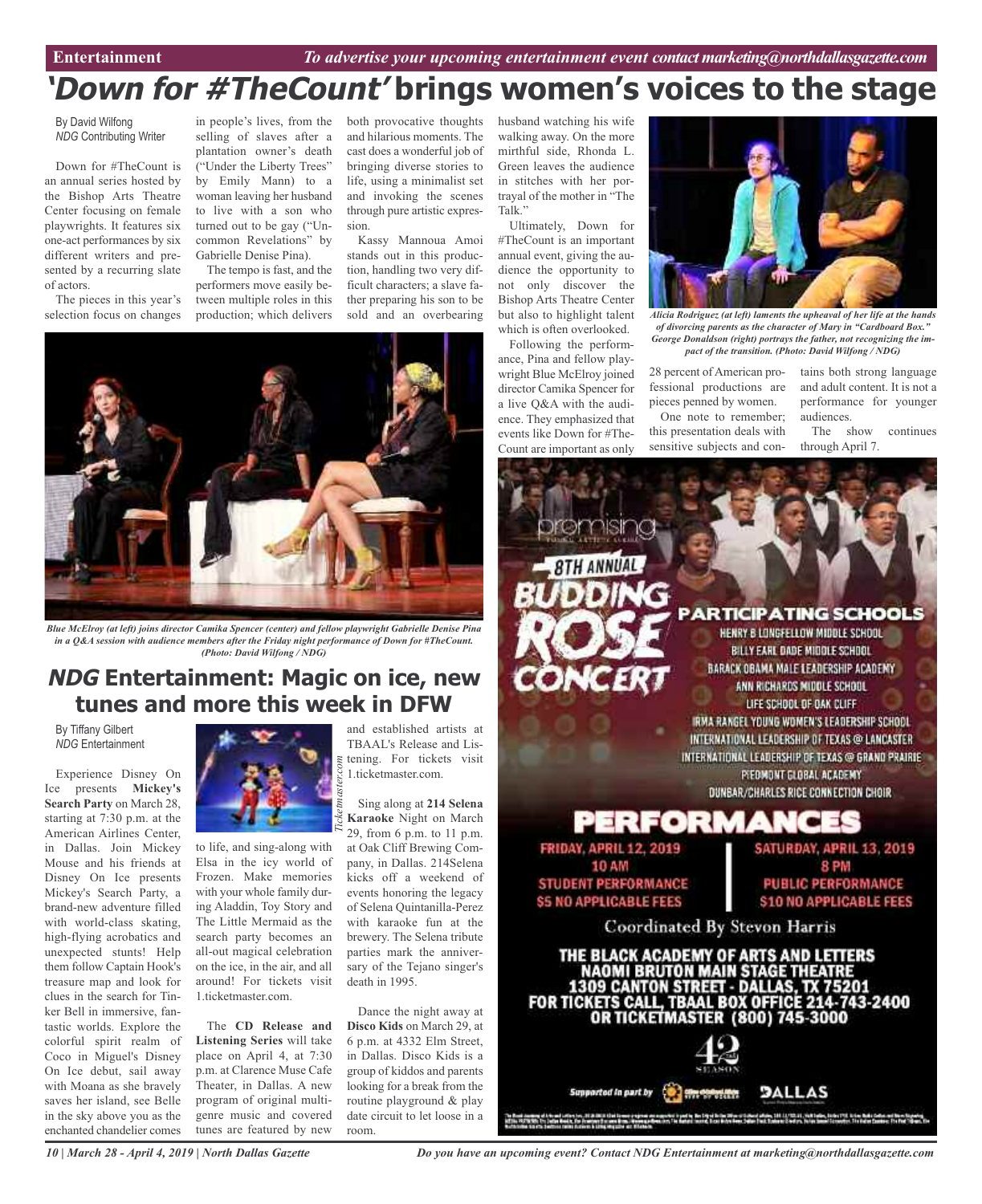## **DISTRICT 7,** continued fromPage <sup>1</sup>

civil rights fighting. But the greatest pain is to see people come to office and start over and reinvent the wheel. They'd rather listen to the gossip about what the Morning News has to say about me or anybody else, instead of getting with us and having a smooth transition … It's a lot of balancing, and not just with the people who sit on that council. You have to work with the state laws. You have to work with the county. You've got to work with DISD. So it's a lot of laws. This is about laws. So you need to know a little bit about what's happened before, for you to build upon it."

Gbalazeh describes herself as a "full-time activist," and says she is the only person running who has managed to get a law changed. Citing her efforts to gain decriminalize marijuana and bringing a first amendment lawsuit against the City of Dallas. She says it is her time to serve, being without the obligations of children and family, and is in a unique position to put her constituents first. Audience members interrupted Gbalazeh repeatedly during her time at the microphone. She dismissed attempts to shut her down. Gbalazeh aimed direct attacks against Felder and Bazaldua in particular and negative comments to make about others running as well, dismissing those who opposed her message.

"It's not dirt," Gbalazeh said. "Dirty politics is when you lie about something and override actual facts. And of course the liars, the people that are guilty of these behaviors; you know, they're going to try to make things up, they're going to try to spin it. But we've learned those tricks from Donald Trump and we're over that. We use facts. We need to study the facts."

Calvin Johnson is a local attorney raised in District 7. He said the district "took care of me," and says he wants to give back. He cited several local officials who are going to endorse him in his run and touted his record of accomplishing the goals he sets out for himself.

"I want to make sure we change what's happening in city hall for us," Calvin Johnson said. "We have been 'Breaking News' too

much. I decided after watching this for years and years and years, that I wanted to put my hat in, and I wanted to make sure we're doing what we're supposed to do. I want to make sure we get those bond dollars moving. If you're going to pass a bond you've got to get those dollars moving, and working in the community. That's what I want to do."

Mack is originally from Los Angeles, but came to Dallas as a child and grew up in Oak Cliff. He has worked as an educator, an entertainment business entertainment owner, and has been active in civic organizations and served on the Dallas City Planning Commission. He says he is seeking to "elevate the level of representation" for District 7 on the city council.

"The reason I'm running is to revitalize communities, make sure we have a proactive defense against gentrification, also to build coalitions the same way I have in Buckner Terrace as their homeowners' chair the past four years, and to engage and empower citizens," Mack said. "It starts at the ballot box, but we've got to do much more than vote. We've got to interact with

our elected officials; Dallas ISD all the way up to the federal level. We need to know who they are. They need to know who we are more important, and we need to be engaged."

Thomas is a tech specialist who has worked in education as well as the private sector in the hotel industry. He is a product of District 7 and graduated from Lincoln high school. He points to a history of community service through the church, and says the district is in need of a "public servant." He also says his familiarity with the city system and personnel is one of his key advantages.

"I've been working for the City of Dallas for the last eight years," Thomas said. "My actual job is recording council meetings. So when you say 'inside man,' I'm your inside man. Over 200 council meetings, over 50 city planning commission meetings, parks, and rec, ethics advisory, I've seen all of them. I was also very instrumental in putting together the virtual town hall meeting. I was one of the tech guys that was very instrumental in putting that forward to make sure you can watch it online, listen to it and even vote."

Young is seeking to reclaim her spot on the Dallas City Council. She defeated Felder in 2015 but was then beaten by him in the following 2017 election. Both elections being decided by less than 300 votes, emphasizing how important voter turnout is in city elections. She is an attorney who grew up in District 7 and has been active in political efforts since the age of 14. She says she is running again at the request of many District 7 constituents.

"When I talk about a lifetime of public service, I have been serving the public since high school as a volunteer throughout the community; working to make sure that our future is brighter, working to make sure the young ladies can see good examples in myself just like I saw as a young student when I started out back in high school" Young said.

"I'm asking you to support me because of what we've been able to accomplish together," Young said. "I have the passion to serve you. I serve with sound principles, and we've achieved quite a bit throughout the district and I'll continue to do that."

cis-Gibson said.

"We never discussed it and when I was offered my current position I knew it was my calling because if my own family isn't discussing sickle cell disease, I knew that other families weren't discussing it either," she said. In December, a bi-partisan bill aimed at fighting sickle disease was signed into law

by President Donald Trump. The Sickle Cell Disease and Other Heritable Blood Disorders Research, Surveillance, Prevention, and Treatment Act of 2018 was introduced by Sens. Cory Booker, D-N.J., and Tim Scott, R-S.C., in February 2018 and passed in the Senate in October.

The bill also reauthorizes a current sickle cell disease prevention and treatment program for nearly \$5 million each year over the next five years.

For all the intensity surrounding the race, Felder is steadfast in his assertion that he should stay on the Dallas City Council. He dismisses the negative barbs thrown at him and says his action on the city council speaks for itself.

"I'm running on my track record," Felder said. "Less than two years we've been in office and we've done quite a bit. The first thing we've done; we created a District office in the MLK Center … I've heard over and over it's going to close. It's not. We passed a \$50 million bond package for Fair Park. Of that \$50 million, \$2 million came to this museum, to upgrade this museum. I'm very proud of my track record.

"We've created a new standard in District 7. We've had 50 town hall meetings in the last 23 months. That is unprecedented, and I've been at all of them. To the extent that there are many candidates running in this race, none of them can say they have a track record."

The Dallas City Council election will be held on May 4. Early voting begins on April 22, and the last day to register to vote is April 4.

"Even though sickle cell disease is the most common inherited blood disorder in our country, research and treatment lags behind that of other chronic illnesses," Booker said in a statement.

"Our legislation will help find new ways to improve the lives of people suffering from sickle cell disease. It's time we start treating sickle cell disease as a serious and debilitating illness and allocate adequate resources to monitoring, researching, and treating it," he said.

Francis-Gibson said advocacy for funding the bill is still needed.

"It's important everyone comes out during National Sickle Cell Advocacy Day and join me on Capitol Hill because when I'm speaking to the legislators, it's much better when they look and see all of the people behind me," she said.

## **SICKLE,** continued from Page <sup>4</sup>

the disease which affects about 100,000 Americans and occurs among nearly 1 out of every 365 black or African American births.

According to researchers, the illness occurs among about 1 out of every 16,300 Hispanic American births and about 1 in 13 black or African American babies are born with sickle cell trait, meaning that the individual has inherited the sickle cell gene from one of his or her parents.

"We're educators and we're not only educating internal clients but external as well," said Luck, who noted that Pfizer has partnerships with the Centers for Disease Control and Prevention as well as other organizations.

The company also has a partnership with the National Newspaper Publishers Asso-

ciation (NNPA), a trade association of more than 200 African-American–owned community newspapers from around the United States.

The partnership is a collaboration to raise awareness of sickle cell disease, a lifelong and debilitating genetic disorder that affects red blood cells.

People with rare diseases, like sickle cell disease, have unique and complex challenges and the Pfizer partnership provides an opportunity for NNPA to inform and educate readers of Blackowned newspapers in more than 70 markets across the country on sickle cell disease, which NNPA President and CEO Dr. Benjamin F. Chavis, Jr., said is an often misunderstood disease that has a profound impact on the



*Lori Luck, the global medical director for Pfizer Rare Disease, joined Beverley Frances-Gibson, the president and CEO of the SCD Association of America; and Angie Snyder, a professor at Georgia State University, to discuss the latest in Sickle Cell Disease advocacy during Black Press Week in Washington, D.C. (Photo: NNPA)*

health and well-being of those affected.

"Together with Pfizer, we look forward to providing sickle cell disease education that can underscore the importance of improving quality of care in the community," Chavis said.

Snyder, whose work at Georgia State University includes researching and advocating for the sickle cell disease community, said it's important that everyone is educated.

"We have to continue to study on what works and doesn't work for people," she said.

Francis-Gibson said conversations must take place in and outside the home. "Sickle Cell Disease is personal for me because I have a family member who died from sickle cell disease when I was in high school," Fran-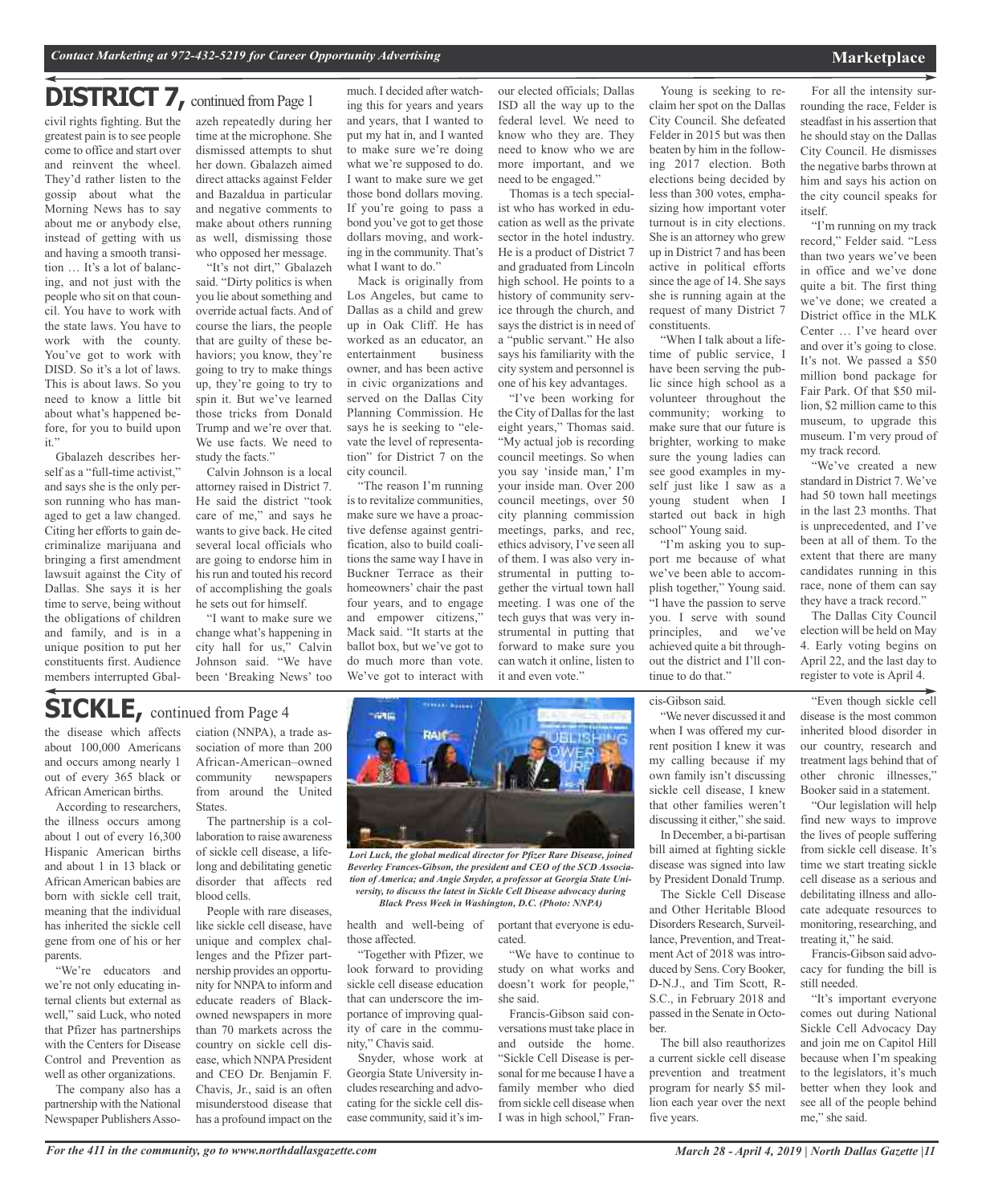# **GM rep talks diversity during fireside chat at Black Press Week**

By Stacy M. Brown **NNPA Correspondent** 

General Motors continued to show its commitment to diversity and inclusion and a dedication to the partnership it has developed with the National Newspaper Publishers Association (NNPA) as representatives attended Black Press Week and sat for a fireside chat with NNPA President and CEO Dr. Benjamin F. Chavis, Jr.

Chavis relayed questions from a live audience – including a group of students from the Duke Ellington School of the Arts – at a fellowship luncheon held inside the Dupont Circle Hotel in Washington as he chatted with Cherie Wilson, the director of Federal Affairs for General Motors.

The chat was also was live-streamed to viewers across the Black Press of America's social media platforms, including Facebook.

Wilson said she learned from her colleague, Lester Booker,Jr., about the popular Discover the Unexpected (DTU) program where Chevrolet and NNPA teamed up for a journalism fellowship program that provides students attending Histori-



*Cherie Wilson is the Director of Federal Affairs for General Motors. Her responsibilities at GM include developing and executing legislative and political engagement in vehicle finance, corporate sustainability and diversity.*

cally Black Colleges and Universities the opportunity for an eight-week, immersive training experience with the Black Press.

It's just one of many programs that shows GM's commitment to diversity and inclusion, particularly within the African American community, Wilson said.

"It's really a phenomenal opportunity for young individuals interested in journalism to be exposed to the Black Press in particular and to also have a connection with Chevrolet where we've provided students with a \$10,000 scholarship and a \$5,000 stipend and access to a specific Chevy-branded vehicle to take a road trip and engage with community

stakeholders and key leaders to learn about what's happening in the African American community," said Wilson. "And, to develop a narrative around that and share it," she said.

Among Wilson's responsibilities at GM is developing and executing legislative and political engagement in vehicle finance, corporate sustainability and diversity.

Since joining GM in 2015, Wilson, who holds a Master of Environmental Management from Duke University's Nicholas School of the Environment and a Bachelor of Arts, magna cum laude, in Political Science from the University of Pennsylvania, executed the first executivelevel Congressional engage-

**BECK,** continued from Page <sup>2</sup>

ever had. She loves meeting the people that visit the gallery and is always happy that they appreciate the art enough to purchase and hang in their homes and offices. She wants Arthello's artistic legacy to live.

Arthello died in November 2004 and in 2017 and Mae

# **MAYOR,** continued from Page <sup>7</sup>

"As part of Capital One's Future Edge DFW initiative, we are proud to partner with the Plano Mayor's Summer Internship Program to push the boundaries of education beyond the classroom," said Paul Littlejohn, Market Executive, Capital One Bank, NE Texas District. "Capital One will sponsor five interns this summer and continue our

became owner and CEO of the gallery. Councilwoman Carolyn King Arnold, District 4, recommended to City Council members that a monument onArthello's contributions as an artist be placed at Twin Falls Park in the Oak Cliff section of Dallas with funds from the City

teacher externship program, where teachers will take the skills they learn in the program back to classrooms to better prepare students for the future workforce."

New this year, the students broke into groups as they participated in "speed connection" sessions. Similar to speed dating, the teens were tasked with networking and connecting with the

of Dallas Parks and Recreation Department. Mae along with many other citizens hopes to see the project accomplished.

Mae says customers still frequent the gallery to view and purchase Arthello's art. Most customers are those that are familiar with the gallery and word of mouth visitors; her desire is to see

person across from them in a fast-paced format.

After lunch was generously provided by Kroger, a North Texas Food Bank rep shared insights on behavioral interviewing followed by mock interview sessions guided by executives from Capital One, Dallas HR and the Junior League of Collin County.

The crash course provided the teens with a plethora of practice for the ment for GM's captive finance arm.

She spearheaded GM's first cross-functional Diversity and Inclusion Report and established sustainability as part of the Federal issue portfolio to better align messaging and policy development.

"Given our commitment to the NNPA and ensuring that our stories are getting out to communities of color, people who look like us know what we're doing," Wilson said.

Another initiative is GM's robust partnership with historically black North Carolina A&T State University, one of eight North American universities competing in an AutoDrive challenge – an autonomous vehicle design competition to develop and demonstrate a fully autonomous passenger vehicle, Wilson said.

The goal to navigate an urban driving course in an automated driving mode.

"We've also engaged with Howard University with AMIE, so it really does provide us with the opportunity to tap into diverse talent and to create a pipeline, because if we don't engage with a diverse community of color, we will have the same problem of how do we engage in

more young adults come to the gallery and experience the legacy of Black art left by Arthello Beck, Jr. He left a large collection of beautiful art for all to enjoy.

Field trips and viewings are available by appointment. Call Mae Beck at 214-941- 2276, Arthello's Gallery, 1922 S. Beckley Ave., Dallas, TX 75224.

Job Fair, which takes place Friday, April 26, from 2:30- 6 p.m. at the Plano Event Center. The Plano Mayor's Summer Internship Program runs June 10-Aug. 2, and students will earn a minimum of \$10 per hour working 20-to-40 hours per week.

Mayor LaRosiliere is still seeking businesses to participate in the program. For more information, go to planomayorsinterns.org.

diversity," Wilson said. AMIE is an acronym for Advancing Minorities' Interest in Engineering, which counts as a coalition of corporations, government agencies and the Engineering Schools at the ABET accred-

The primary purpose is to facilitate partnerships between corporations and/or government agencies and one or more of the HBCU engineering programs.

ited HBCUs.

Wilson said General Motors remains committed in getting its message out through advertising in the Black Press, stating, "I think

this is an example of one way we hope to engage in this particular audience. "You [The Black Press] have an important role of informing people of color and ensuring that the important narrative is told.

"I think we have been able to really engage and partner with NNPA and the Black Press in general because it's very important that the communities in which we live and work are very representative of those we engage so we will continue to have robust conversations with the Black Press to make sure that we get out the message."



Crown Castle is proposing to install antennas at a centerline height of 87 feet with a proposed tower extension to an overall height of 96 feet on an existing monopole and install a new 10-foot by 10-foot lease area within a storage unit at the following site: 1225 West Trinity Mills Road, Carrollton, Dallas County, TX 75006; 32° 58' 52.50" N, 96° 55' 0.10" W. Crown Castle invites comments from any interested party on the impact of the proposed action on any districts, sites, buildings, structures or objects significant in American history, archaeology, engineering or culture that are listed or determined eligible for listing in the National Register of Historic Places and/or specific reason the proposed action may have a significant impact on the quality of the human environment. Specific information regarding the project is available by calling Monica Gambino, 2000 Corporate Drive, Canonsburg, PA 15317, Monica.Gambino@CrownCastle.com, 724-416- 2516 within 30 days of the date of this publication.

AT&T Mobility proposes to collocate wireless communications antennas at a centerline height of 216 feet and 234 feet on an existing 211-foot building at the approx. vicinity of 1914 Commerce Street, Dallas, Dallas County, TX 75201. Public comments regarding potential effects from this site on historic properties may be submitted within 30 days from the date of this publication to: *Trileaf Corp, John, j.huter@trileaf.com, 2550 S IH 35, Suite 200, Austin, TX 78704, 512-519-9388.*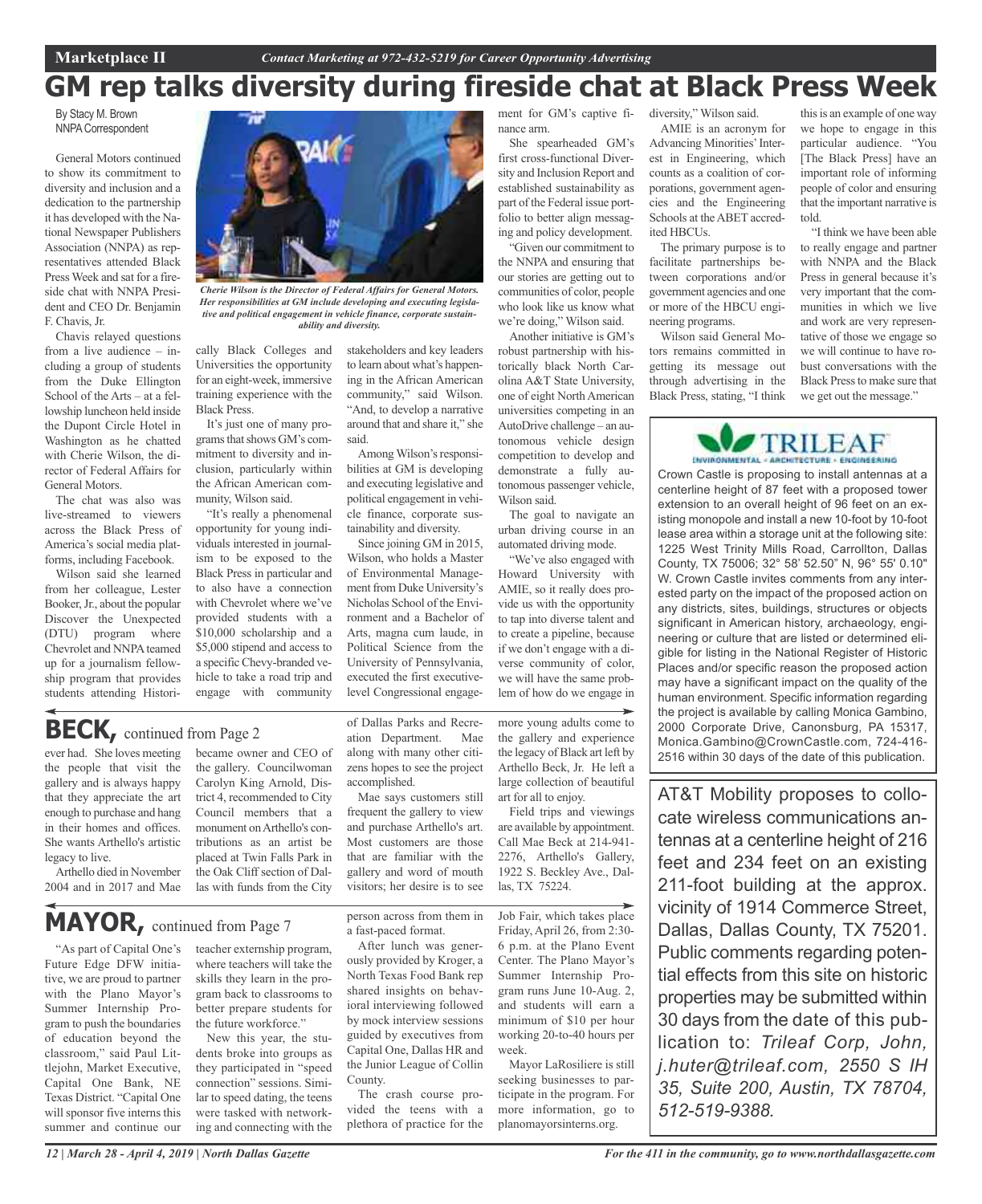**Career Opportunity** *Contact Marketing at 972-432-5219 for Career Opportunity Advertising* **Legal Notices / Career**

# **Upcoming DFW area job fairs**

## **March 30 You Bring The Power - Full Stack Developer Hiring Event**

You Bring The Power - Full Stack Developer Hiring Event will be held on March 30, from 9 a.m. to 6 p.m. at Infosys Richardson Office, in Richardson. Test your coding skills and compete for a place on Infosys' elite full stack developer coding environment. They will be running a 1-day hiring event, where you can put your coding skills to the test and find out if you have what it takes to be a Power Programmer at Infosys. Infosys welcomes all talented programmers in Texas. You choose the languages and technologies you'd like to use to solve the problem. All you need is a valid ID. We'll provide the rest, including refreshments, as well as a labtop. The deadline for applications is March 29. They have a cap of 80 programmers and will notify applicants on a firstcome first-served basis.

To register visit Eventbrite.com. .

## **March 30 Teacher Job Fair - Plano ISD**

The Teacher Job Fair for the Plano Independent School District will be held on March 30, from 9 a.m. to 11 a.m. in Plano.

Candidates must complete an online application to register for the event on the Plano ISD employment website.

All 72 elementary and secondary campuses located in and served by the District will have representatives there with staff to speak to those interested in teaching and other professional opportunities.

To to receive an entry ticket to the job fair. Visit www.pisd.edu/page/5495 for all the details.

## **April 2 Collin College Job Fair**

Collin College will host the 2019 Job Fair from 1-4 p.m., Tuesday, April 2 in the Plano Campus Living Legends Conference Center,



2800 E. Spring Creek Parkway.

Free and open to the public, the job fair will include full- and part-time opportunities in technology, business, service, marketing, sales, education and other industries. Attendees will have the opportunity to speak with recruiters from more than 70 businesses and organizations. Participants are encouraged to dress professionally and bring several copies of their résumés.

## **April 2 Collin College Job Fair**

The Collin College Job Fair will be held on April 2, from 1 p.m. to 4 p.m. at Plano Campus Living Legends Conference Center, in Plano. Free and open to the

public, the job fair will include full- and part-time opportunities in technology, business, service, marketing, sales, education and other industries. Attendees will have the opportunity to speak with recruiters from

fessional feedback. The position is for up and organizations. Participants are encouraged to dress professionally and bring several copies of their résumés. For information, email career@collin.edu or call 972.548.6769.

#### **April 2 Uplift Education Fort Worth Job Fair**

The Uplift Education Fort Worth Job Fair will be held on April 2, from 5:30 p.m. to 7 p.m. at Uplift Mighty, in Fort Worth. You will have the op-

portunity to meet members of their Talent Acquisition team and learn more about instructional (teacher, teacher aide, intervention specialist, etc) positions at our schools for the 2019-2020 school year. To apply visit Linkedin.com.



www.tiseopaving.com

Performing Concrete Street Paving in the Metroplex Area We Accept Subcontracting Bids For All Public Works Projects in the Dallas Area. We Are Accepting Applications for Concrete Mixer Drivers and Heavy Equipment Mechanics

**Equal Opportunity Employer** 

# more than 70 businesses

**Paid Internship opportunity**

**for writers, college students in the Dallas Area**

The *North Dallas Gazette* has an internship position available. The goal is to provide students and aspiring writers an opportunity to gain published clips, experience and pro-

to 20 hours a week at \$8.00 per hour. Applicants must have reliable transportation.

**Send resume and writing samples to: businessoffice@northdallasgazette.com**

# NDG seeks Intern Video Producer

The North Dallas Gazette is a community-driven newspaper with a digital prosence socking a new Video Audio Producer Intam for our new video plat-<br>form and to assist with the growth of our media company through quality video production

The Producer will be responsible for recording, editing and preparing final druft of our video content in our in-house stadio. The producer will record and broad-cast via Facebook witchly shows. Afterwards using Final Pro Cut and other related tools, the footage will he finalized and uploaded to our YouTube channel

The right cardidate will have the following skills:

· Experience using video and and/o production and post production techniques and software for live streaming and final YouTube Videos.

- Experience mang digital content settware
- Basic graphic design experience
- Create circuret haved upon agreed criteria · Understand how to use various social media plat-
- timms for live video events
- · Good time and project management skills<br>· Attention to detail as it relates to spelling and
- · Provide regular status updates to stakeholders and

miniarument

The work will be completed at our studio located at Regal Row & Stemmons with a schedule of up to 15 hours a week. Pay rate is \$12-15. ner hoor.

Resumes must be sent to ngarcia@northdallasgazette.com to be considered.



*For the 411 in the community, go to www.northdallasgazette.com*



## *March 28 - April 4, 2019 | North Dallas Gazette | 13*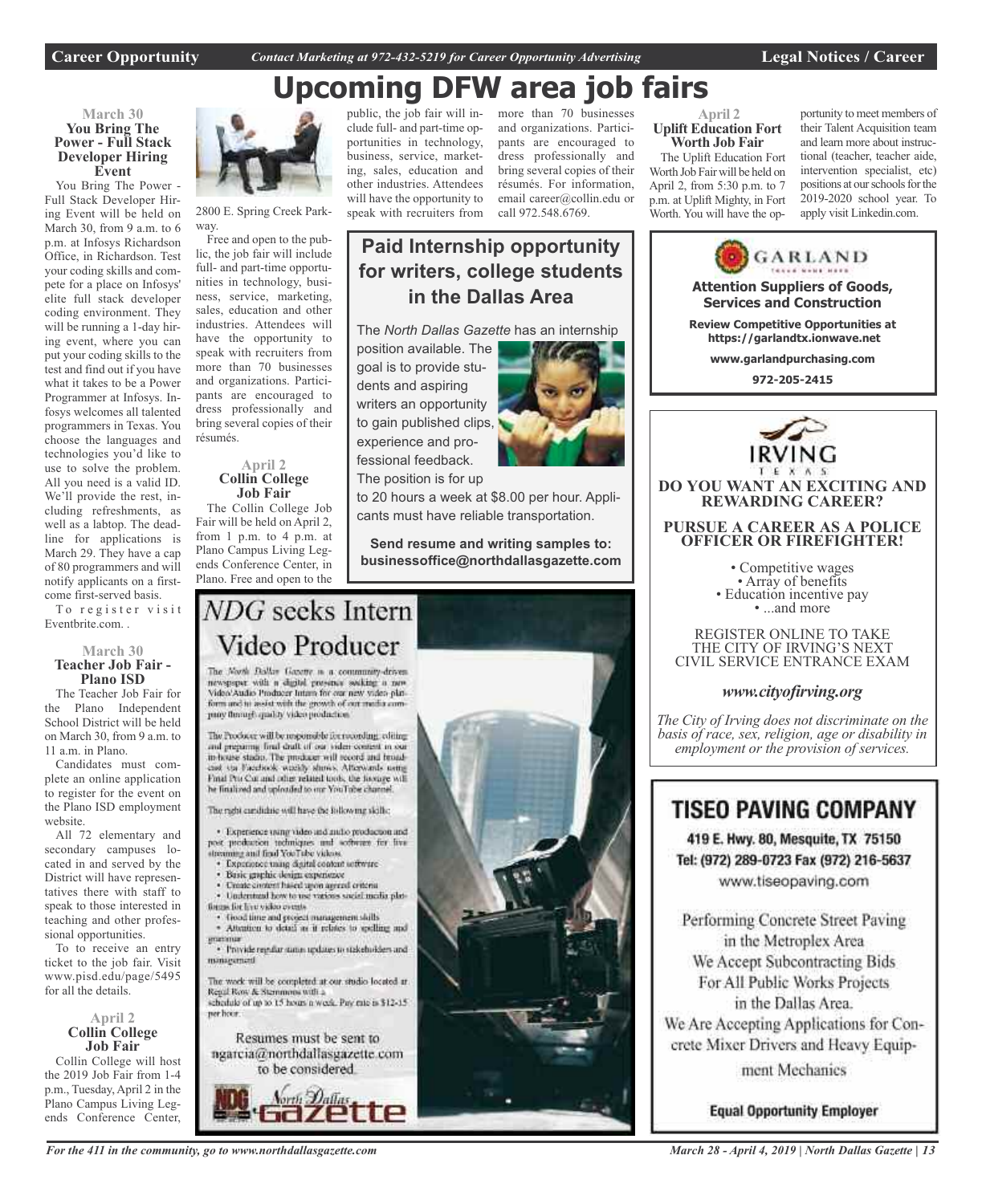## **Church Happenings** *RG Apparel is the proud sponser of this page (www.RGApparel.com)*

## **BETHEL BIBLE FELLOWSHIP, CARROLLTON (A NEW PLACE TO BELONG)**

**NOTICE: New Year, New You, Pastor Woodson serves the community by providing "Professional Therapy and Counseling Services" on a "Sliding Fee" scale. To schedule an appointment call the Pastoral Counseling Center at 972-526-4525 or email the church at www.bethelbiblefelloswhip.org**

## **March 31, 9:45 am**

Please join us in our quiet time, "Prayer and Meditation" followed by Morning Worship. You will be blessed and inspired as we celebrate service to God, our community and all mankind.

## **April 3, 7 pm**

Join us for Wednesday's Prayer and Bible Study Class with Senior Pastor Woodson, Pastor Larry Gardner and others as we continue to study the book "Boundaries" when to say yes or how to say no by Dr. Henry Cloud and Dr. John Townsend with supporting chapters and verses. Spiritual maturity is God's desire for you; it's Time to Grow in the Word of God.

Dr. Terrance Woodson, Senior Pastor 1944 E. Hebron Parkway Carrollton, TX 75007 972-492-4300 www.bethelbiblefellowship.org

 $\mathcal{L}_\text{max}$  , which is a set of the set of the set of the set of the set of the set of the set of the set of the set of the set of the set of the set of the set of the set of the set of the set of the set of the set of

**FELLOWSHIP CHRISTIAN CENTER CHURCH IN ALLEN "THE SHIP" We are Saving You a Seat.**

**March 31, 9:45 am** You are invited to join us in

our Sunday Morning Services as we praise and worship God in the Joycie Turner Fellowship Hall, followed by our Worship Services; and bring someone with you, you will be blessed. It's for God's glory and honor.

## **April 3**

Join us in our Wednesday's 12 Noon-Day Live, Prayer and Bible Study class and/or our Wednesday Night Live, Prayer and Bible Study at 7 p.m. to learn more about God's Word. Be encouraged by God's plan for your maturity and His glory; and most of all; be prepared to grow.

Dr. W. L. Stafford, Sr., Ed. D. Senior Pastor 2450 K Avenue #300 Plano, TX 75074 972-379-3287 www.theship3c.org  $\mathcal{L}=\mathcal{L}^{\mathcal{L}}$  , where  $\mathcal{L}^{\mathcal{L}}$  , we have the set of the set of the set of the set of the set of the set of the set of the set of the set of the set of the set of the set of the set of the set of the set of

**INSPIRING BODY OF CHRIST CHURCH, Let's Go Fishing!**

## **MATTHEW 4:19**

**March 29, 8 p.m.** All men are invited to Men's Ministry meeting each Friday night at 8 pm, (IBOC promotes proactive male leadership.)

## **March 31, 10 a.m.**

Please join us for our Morning Service; and don't forget to invite family and friends to join us as we celebrate our Lord and Savior, Jesus Christ.

## **April 1, 7 p.m.**

This is not an April Fool's joke; you are invited to Monday School to see what God has to say to us in His Holy Word.

Pastor Rickie Rush 7701 S Westmoreland Road Dallas, TX 75237 972-372-4262 www.Ibocchurch.org

 $\mathcal{L}_\text{max}$  , which is a set of the set of the set of the set of the set of the set of the set of the set of the set of the set of the set of the set of the set of the set of the set of the set of the set of the set of

## **MT. OLIVE CHURCH OF PLANO (MOCOP) (Uniting the Body of Christ for World Impact) March 31, 10 a.m.**

Join us for Morning Worship Service as we praise and worship God for His Honor and His glory. Don't forget to comeback at 7 p.m. for our Brazilian Church.

**April 3, 7 pm** You're invited to our New Year Wednesday's Bible



## **Cemetary Space Broker will make you offer on your cemetery plot**



• Inherited plot and can't sell it? • Bought plot years ago and your plans have changed? • Singles space or Side by Side spaces is okay. We will make you a "cash offer" on your cemetery plot today! If you get voice mail-leave message phone number and information on cemetery space. We will get back to you

## **Call Us Today!!!!!!!! 972.432.5219**

Study class; you will learn what God has to say to us. Come to be encouraged by God's plan for your spiritual growth and His glory.

Dr. Sam Fenceroy, PhD Senior Pastor and Pastor Gloria Fenceroy 300 Chisholm Place Plano, TX 75075 972-633-5511 www.mocop.org

## **SHILOH MBC IN PLANO (WHERE COMMUNITY BECOMES FAMILY)**

 $\mathcal{L}=\mathcal{L}^{\mathcal{L}}$  , where  $\mathcal{L}^{\mathcal{L}}$  , we have the set of the set of the set of the set of the set of the set of the set of the set of the set of the set of the set of the set of the set of the set of the set of

**March 2019 (Will end 03-31-2019)** You are invited and welcomed to join us during the month of March for our church-wide study and devotional series - JESUS: There's something about That Name!

During this month as we prepare for the season of Lent, we will focus on the person and character of Jesus. Throughout this devotional time, our members will prepare their hearts so that when we share in the celebration of Palm Sunday, sit in reflection on Good Friday, and wake up with excitement and expectancy on Easter Sunday morning. Then, we can join with the

## See CHURCH, Page 16

NDG now has a "Special Advertising Package" for churches and non-profit organizations that need to let the community know about your Special Event.

## Opportunity You Can Measure...

## **Church Events**

- Church Anniversary
- Pastor's Anniversary
- Women's Day
- Men's Day

## **Non-Profit Org. Events**

- Fundraisers
- (Concerts)
- Special Events
- (Personal or Community)

## Special Rate \$199

(Black & White, per insertion) Ad size - 4.905"x 6"(Quarter Page, B&W) (NOTE: Color Ad \$75 extra per inserion) Production disclaimer - NDG ad meake-ready is not included in promotion.

Layout/production of "copy ready"ad will be a nominal extra cost. E-mail ad copy to:

> Marketing@NorthDallasGazette.com or call our Marketing Department today!





*14 | March 28 - April 4, 2019 | North Dallas Gazette*

*For the 411 in the community, go to www.northdallasgazette.com*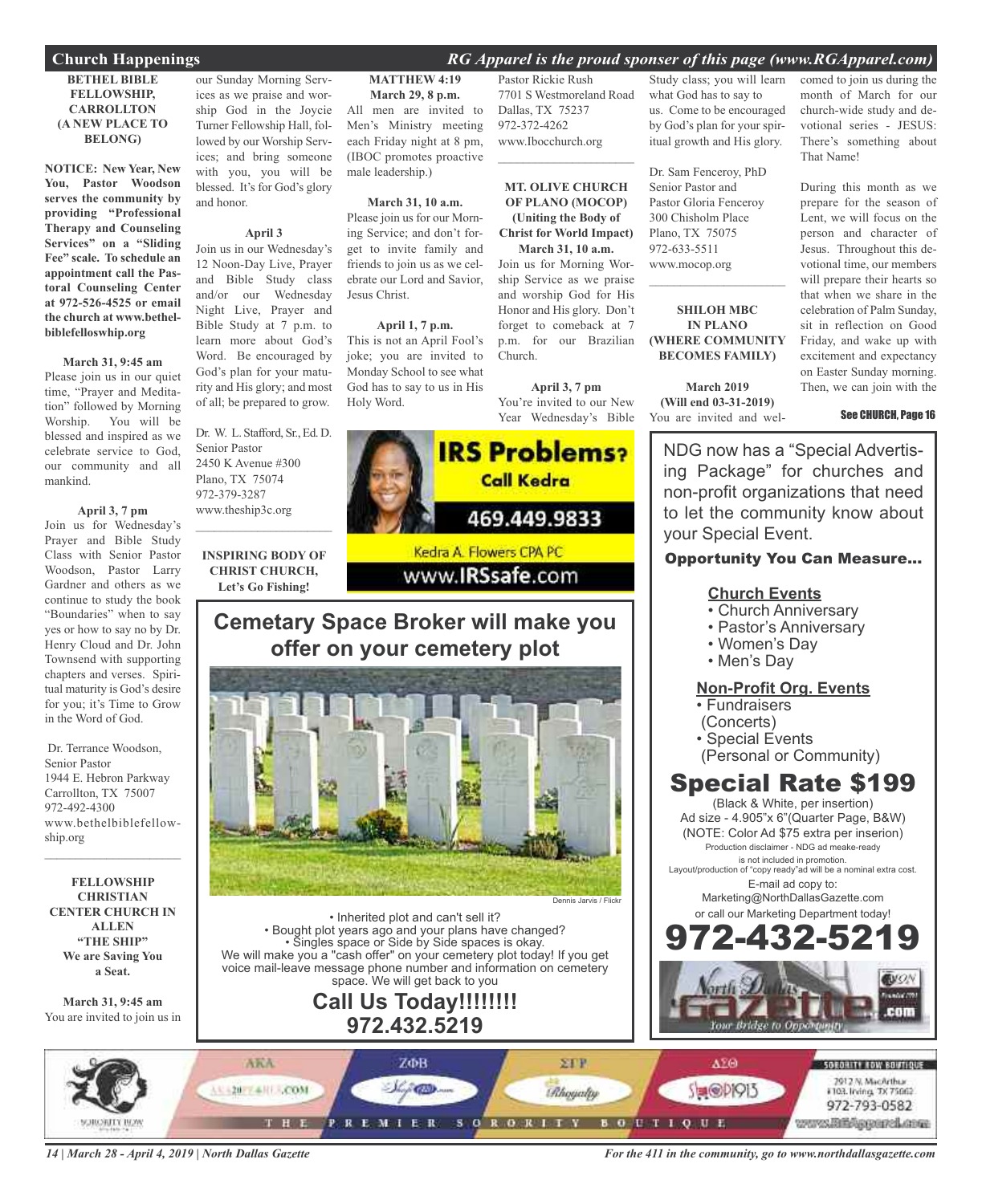Senators and Representa-

**Lyda D. Newman**, a Black women, patented a new and improved hairbrush in 1898 while living in New York, she was granted a patent for her invention in 1898, Newman's brush was the first hairbrush with syn-

tives.

# **Women's History Month 2019**



*Send email to: businessoffice@ northdallasgazette.com to sign up for Sister Tarpley's weekly electronic newsletter.*

The theme is "Visionary Women: Champions of Peace & Nonviolence." The theme honors "women who have led efforts to end war, violence, and injustice and pioneered the use of nonviolence to change society."

A nonprofit educational organization founded in 1980 to bring women's stories and contributions to the forefront.

**Janet Emerson Bashen.** In January 2006, Bashen became the first Black person to hold a patent for a software invention. The patented software, LinkLine, is a web-based application for the Equal Employment Opportunity Commission (EEOC). EEOC claims intake and tracking, claims management, document management, and numerous reports for EEOC.

**Mamie Phipps Clark.** From a young age, Mamie Phipps Clark knew she was black. "I became acutely aware of that in childhood, because you had to have a certain kind of protective armor about you, all the time … You learned the things not to do…so as to protect yourself," she would say later, when asked in an interview how she first became aware of racial segregation.

Growing up attending an all-Black school in Hot Spring, Arkansas left an indelible impression on Clark; even as a young child, she knew that when she grew up she wanted to help other children. And help children she did.

Clark would go on to study psychology and develop valuable research methodology that combined the study of child development and racial prejudice helping her field incorporate hood racism.

Ultimately, her work in social psychology crossed over into the Civil Rights Movement: Her research and expert testimony became instrumental to ending school segregation across the country in the landmark Brown v. Board of Education case of 1954.

**Marie Maynard Daly, Chemist.** Daly was born on April 16, 1921, in Queens, New York. She was raised in an ducation-oriented family, and Daly quickly received her B.S. and M.S. in chemistry at Queens College and New York versity. After completing her Ph.D. at Columbia—and becoming the first Black woman to obtain a Ph.D. in chemistry in the United States—Daly taught and conducted research. She died in New York City on October 28, 2003.

**Marie Van Brittan Brown,** Home Security System Inventor. Brown and her husband, Albert, created an early closed-circuit television system to be used for home monitoring. That security system was the forerunner of all advanced home security technology in use today.

**Ruane Sharon Jeter.** Jeter was awarded the patent for creating a toaster. And, along with her power sister Shelia Lynn Jeter, the two created multiple products including the stapler, staple remover and sheathed scissors.

**Alice Parker** was an African American woman who invented and patented the gas heating furnace in 1919.

Her invention was a huge contribution to New Jersey and the Earth. The heating furnace solved a lot of problems in the world, but it also did cause some problems and risks itself. I personally think that Alice Parker has one of the best inventions that nobody talked, knew, or cared about. This is why this former Morristown, New

the felt experience of child-Jersey resident's idea was so great.

> Parker became an inventor simply because she thought of one of the greatest ideas of all time. She brainstormed a concept that would be able to warm up her house and regulate its temperature. The invention was called a heating furnace and its purpose was to provide central heat throughout a building. Parker patented her heating furnace near

Christmas time, on December 23, 1919. The heating furnace was an amazingly large contribution to the world, including New Jersey.

**Miriam E. Benjamin** (September 16, 1861 – 1947) was an American school teacher and inventor from Washington, D.C. On July 17, 1888 she obtained a patent for her invention, the Gong and Signal Chair for Hotels, later used for States'



*Abby Dione the first Black woman in the U.S. to own an indoor rock climbing gym.*





*For the 411 in the community, go to www.northdallasgazette.com*

*March 28 - April 4, 2019 | North Dallas Gazette | 15*

brushes were made from animal hair, such as boar's hair).

**M a r j o r i e S t e w a r t J o y n e r** ( 1 8 9 6 - 1 9 9 4 ) Joyner, inventor of a Permanent Hair-Wave Machine straighten curly hair

Conducted 1940s experiments using dolls to study children's attitudes about